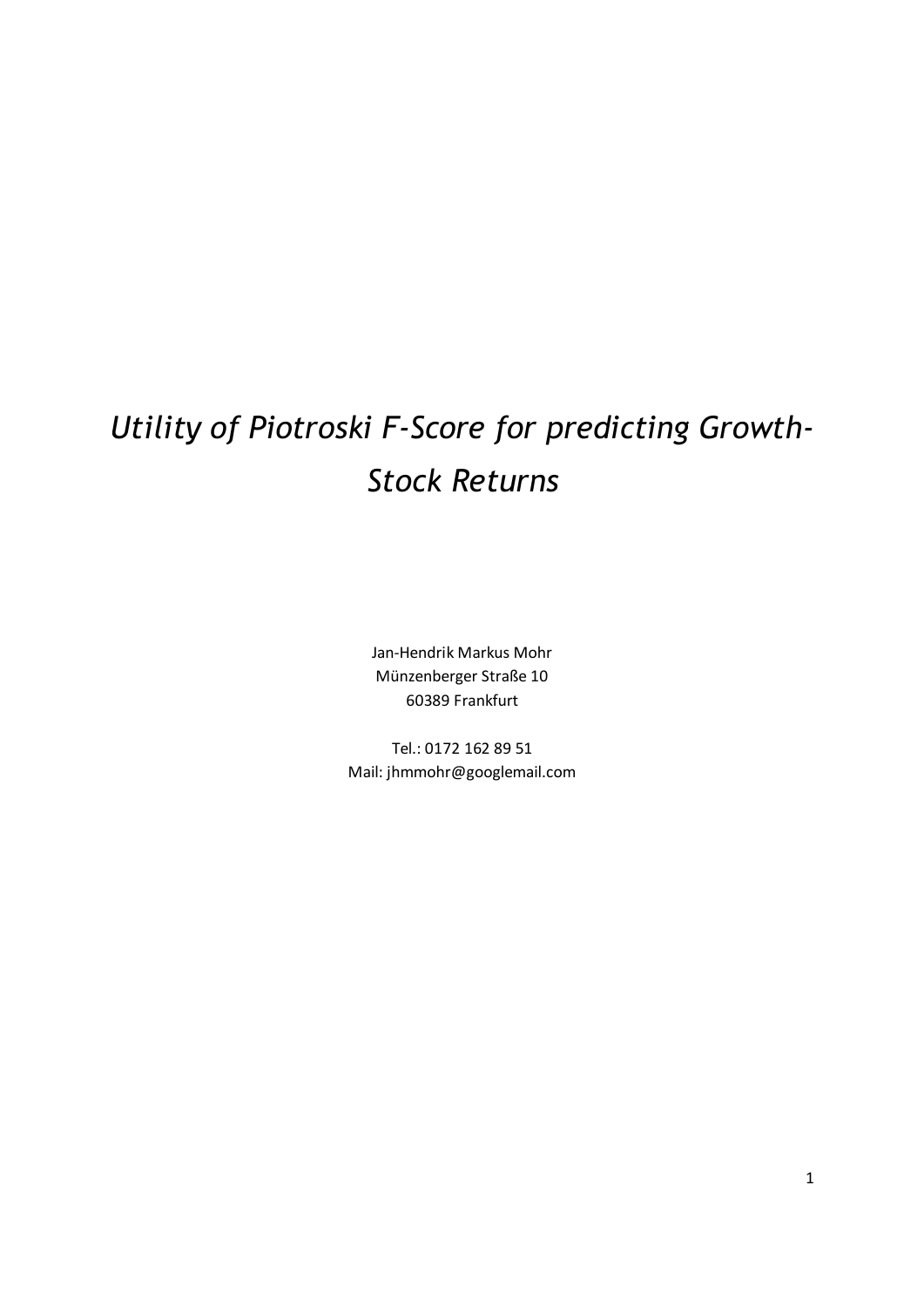# **1 Introduction**

Over the course of the last decades, the analysis of structural reasons for equity out- or underperformance has been a widely discusses academic topic. New explanatory factors, such as accruals (Sloan, 1996), were established and former explanatory factors lost some of their predictive power, as Fama and French (2003) show in the case of beta.

One of the more recent explanatory factors is the F-Score (Piotroski, 2000), which has strong practical utility in separating winners from losers in the value segment of the market.

In this paper, I provide evidence on the utility of F-Score in the growth segment of the market.

In section two, I review literature on the structural differences of value and growth stocks. Additionally, I explain the methodology of Piotroski and how F-Score is constructed. Next, I take a look at earlier attempts to differentiate winners from losers in the growth sub-sample of the market.

In section three, I explain my research tools and establish the necessary tests to provide evidence for my hypotheses. Also, I formulate my hypotheses and the related null hypotheses.

In section four, I present the empirical results from my study and discuss the results. I find a strong market-adjusted return difference between high and low F-Score stocks. However, I provide additional data that raises concern on whether a strategy that buys high F-Score and shorts low F-Score stocks will be successful in asset management practice.

In the last section, I sum up my findings and introduce possible practical implementation tools to seize the apparent return difference between high and low F-Score growth stocks.

# **2 Literature Review**

This paper examines the utility of fundamental analysis for separating over- and underperforming "growth" (e.g. low ratio of past financial data vs. current market cap)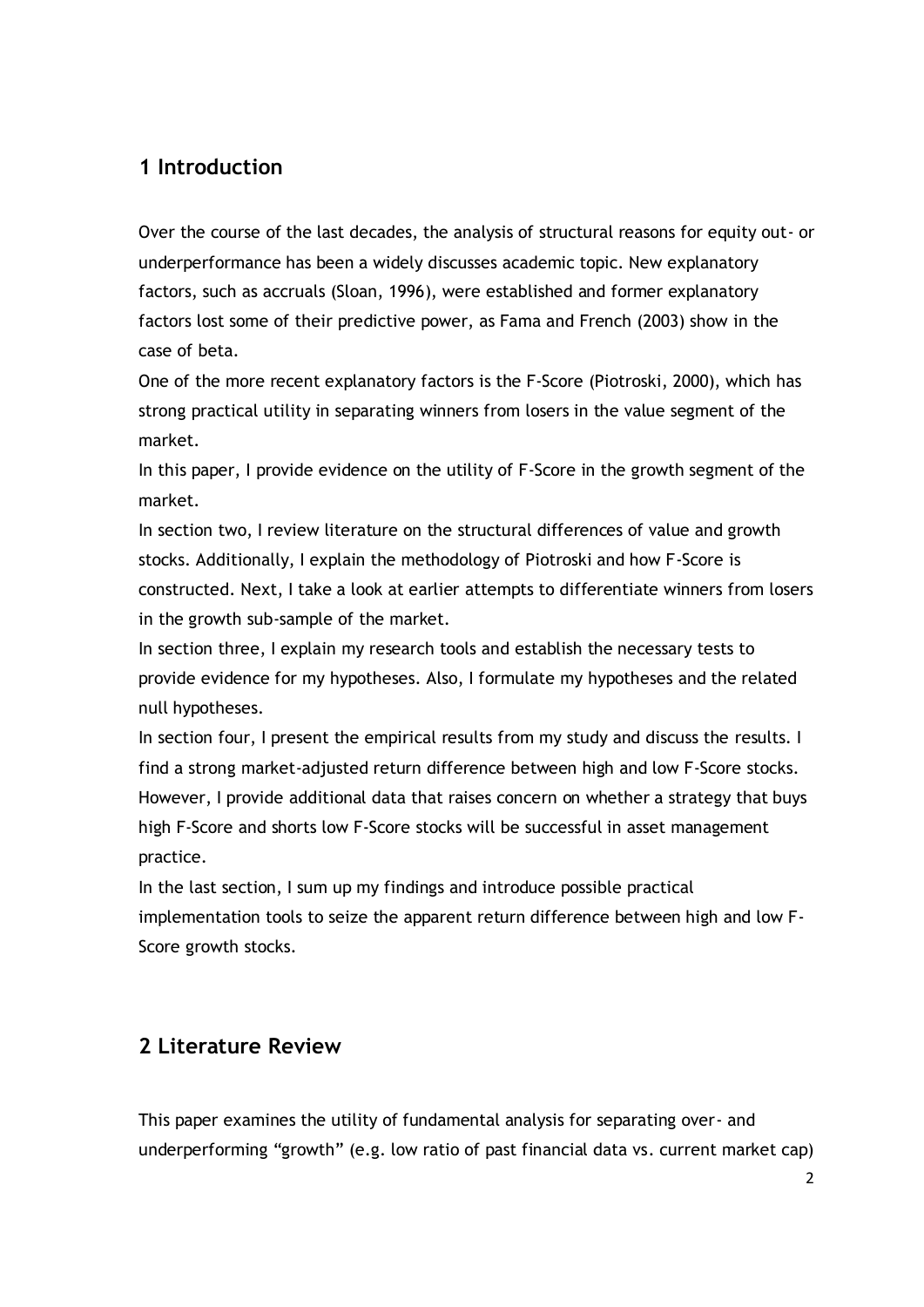stocks. Unlike for "value" (e.g. high ratio of past financial data vs. current market cap) stocks, not much research has been conducted on the nature of return differences within the field of growth stocks. Among the many fundamental indicators I chose "F-Score" (Piotroski, 2000) to test its application in identifying return differences within the universe of eurozone growth stocks.

#### **2.1 Systematic Differences in Value and Growth Stock Returns**

After Basu (1977, 1983) and Rosenberg, Reid and Lanstein (1985) conducted early research on the systematic outperformance of value stocks over growth stocks, the explanation for this return difference has been the topic of discussions among academics and practitioners alike.

Fama and French, who incorporated their initial findings into the widely-quoted 3 factor model (Fama and French, 1993), explain the structural outperformance of value stocks with the embedded risk of these stocks. This value return premium would therefore be a fair compensation for the risk an investor has to bear when holding value stocks. Vice versa, growth stocks allegedly underperform due to the negative risk premium that expresses the less risky nature of these stocks. Indeed, Fama and French observe a higher degree of financial distress at high book-to-market firms which could be an indicator for higher risk of these companies.

A competing explanation for the value premium is provided by Lakonishok, Shleifer and Vishny (1994), who cite the possibility of excess extrapolation of historic trends as a possible reason why value stocks are priced too low and growth stocks are priced too high. In addition, La Porta (1996) finds that investors' expectations about future growth are too extreme. Analysts appear to *over*-extrapolate prior fundamental performance into the future and hence exaggerate the expected growth rates. Since earnings expectations might play a role in the (low) high pricing of (value) growth stocks, too extreme earnings expectations would result in (under-) overvaluation and thereby explain the return characteristics of both group of stocks. La Porta finds evidence for this thesis as stocks with high earnings growth expectations underperform stocks with low earnings expectation on average by 20,9% in the 1982-1991 timeframe. This excess return is still significant after controlling for size and industry groups. Moreover, given the generally rising equity markets during the time, La Porta's findings provide an interesting contrast to De Bondt and Thaler (1987) who show that value strategies tend to outperform in declining equity markets.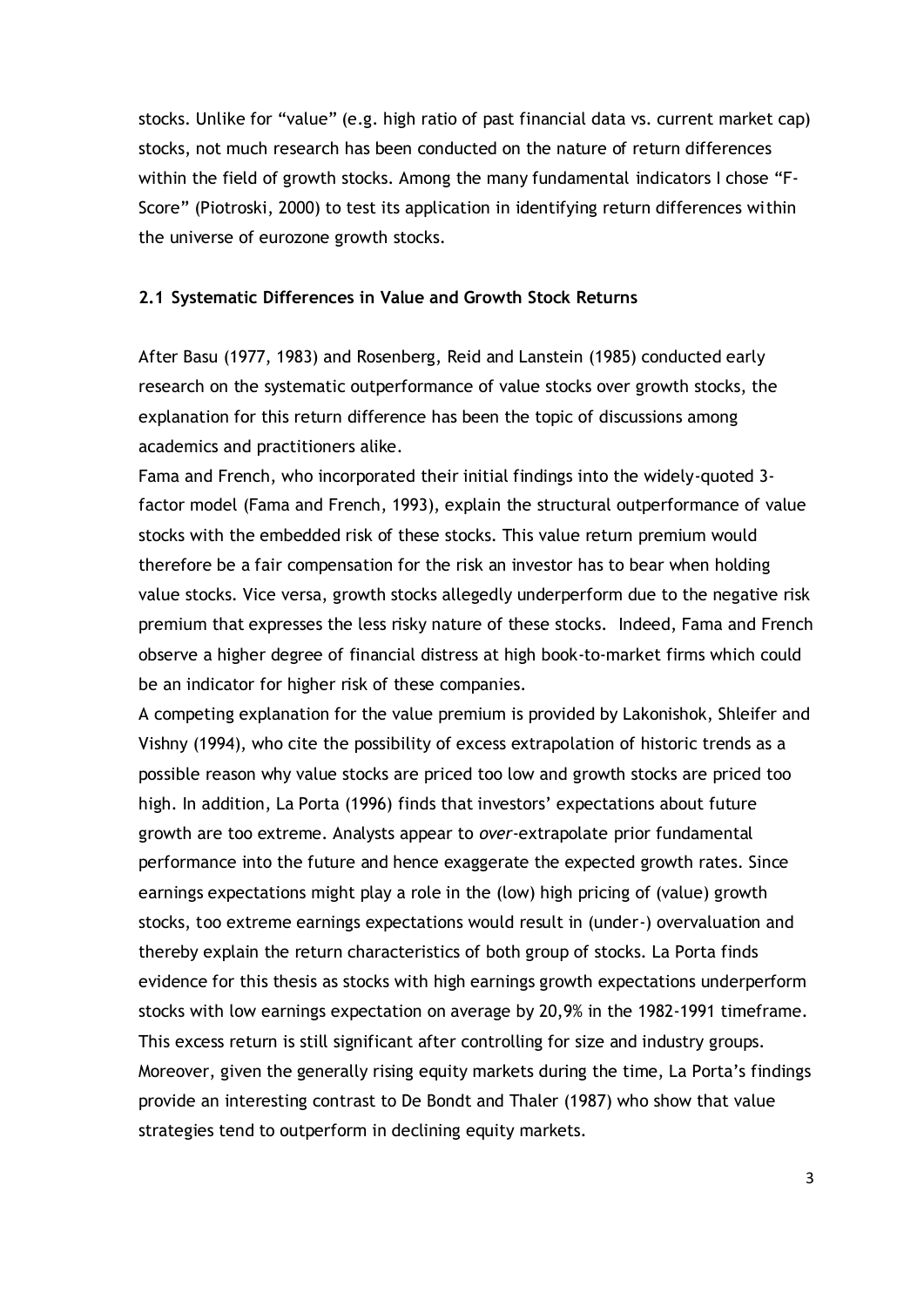While neither of both explanations have so far been falsified, an extensive body of empirical findings from around the world supports the basic assumption that there is, in fact, a structural difference in the return pattern between value and growth stocks. International evidence for a value-premium / growth-discount is given by Chan, Hamao and Lakonishok (1991) for Japan; Fama and French (1998) for 13 international markets and Brouwer, van der Put and Veld (1996) for France, Netherlands, Germany and UK. In a more recent paper Artmann, Finter and Kempf (2010) find statistically significant indications for a systematic pricing difference between German value and growth stocks. All of these findings suggest that there is in fact a systematic return difference in stock returns that is linked to valuation.

#### **2.2 Joseph Piotroski's "F-Score" as an Indicator to Differentiate Value-Stocks**

After 2000, numerous authors have tested different methods of improving the returns of stocks in the value as well as in the growth universe. Understandably, much research has been done on indicators that can be applied to select the best value stocks since there is, at first sight, more practical utility for this type of information. In fact, while long equity portfolios of "especially attractive" value stocks can easily be built in a real-life setting, shorting "especially unattractive" growth stocks demands higher investor sophistication and is constrained by practical issues such as stock borrowing availability or borrowing costs.

As observed by Piotroski (2000), value stocks show skewed returns: while the mean market-adjusted return of value stocks is significantly positive, the median marketadjusted return of value stocks is negative. Hence, the average value stock performs below market; however few value stocks show very significant outperformance. Piotroski therefore constructs a fundamental indicator that aims at separating the few winning value stocks from the majority of value stocks that lose due to their distressed nature (Fama and French, 1993). A similar result can be found in the research paper of Grantham (2010), where the structural return pattern of value stocks is explained. The authors finds a general long-term outperformance of value stocks that can nevertheless be severely impacted during times of harsh economic deterioration. For example, Grantham finds that value stocks performed vastly below market during the Great Depression and also during the post-2007 financial crisis. This effect is explained by the solid financial strength that was needed for corporate survival during the time- an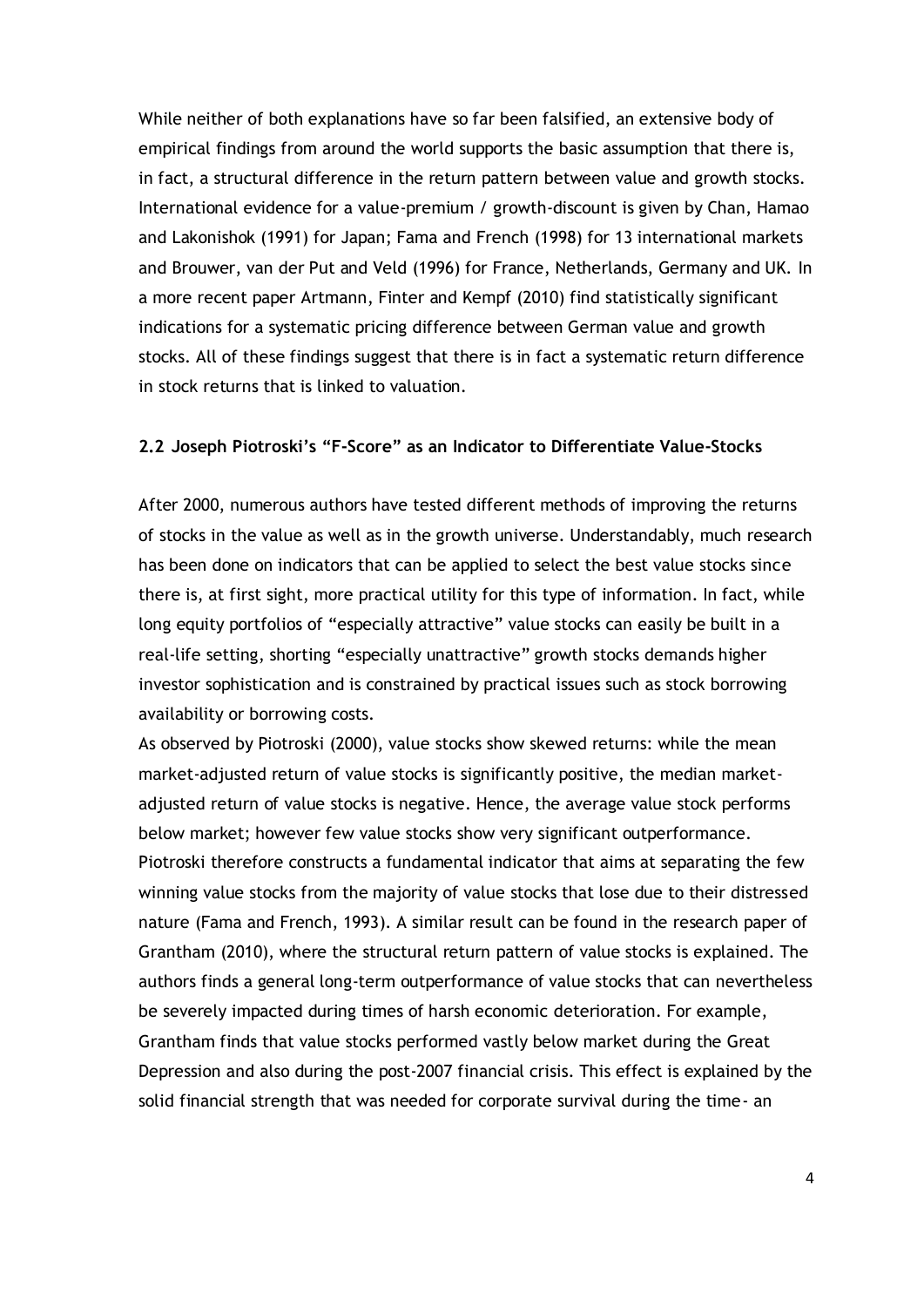attribute value stocks rarely possess.

#### **2.2.1 Construction of F-Score**

The construction of F-Score is systematically different from other multi-variable fundamental indicators. One of the most prominent of these fundamental indicators is 'Z-Score' (Altman, 1964), which shows statistically significant results in predicting bankruptcy of a company. After publication, Z-Score has gained great attention among practitioners in fields like risk intermediation, ratings or security analysis. While the inputs to Z-Score show a high overlap with F-Score, the latter does not anchor to specific values in the companies' fundamentals. Instead, F-Score considers a) in what directions the fundamentals of a company are trending and b) whether general financial health conditions are met (i.e. "positive RoA: yes/no"; "equity issuance: yes/no"; "positive accruals yes/no" etc.). F-Score consist of nine binary variables that can be clustered into three dimensions of company health: profitability, balance sheet health and operating efficiency.

#### Profitability

Piotroski argues that positive *Return on Assets ("RoA")* and *Cash-Flow from Operations / Assets ("CFO"),* both trailing one year, are signs for a firm's ability to generate funds internally, which can be seen as a positive in an environment where most of the sampled value stocks are distressed. Bother are assigned 1 in the model if positive and 0 if negative.

In addition, Piotroski considers the year-over-year *change in Return on Assets ("ΔRoA")* as "suggestive of an improvement in the firm's underlying ability to generate positive future cash-flows" (Piotroski, 2000, p. 7). Again, 1 gets assigned if the trend is positive, 0 if the trend is negative.

The fourth profitability variable is the *Relation between CFO and RoA ("Accrual")*. Sloan (1996) provides evidence that positive accruals could be indicative for a) lower subsequent profitability and also b) aggressive management of earnings. This variable assumes the value 1 if CFO > RoA and 0 if CFO < RoA.

#### Balance Sheet Health

Within the generally distressed value sample, an increase (decrease) in leverage (liquidity) is expected to result in more financial risk (Piotroski, 2000, p.7). Therefore,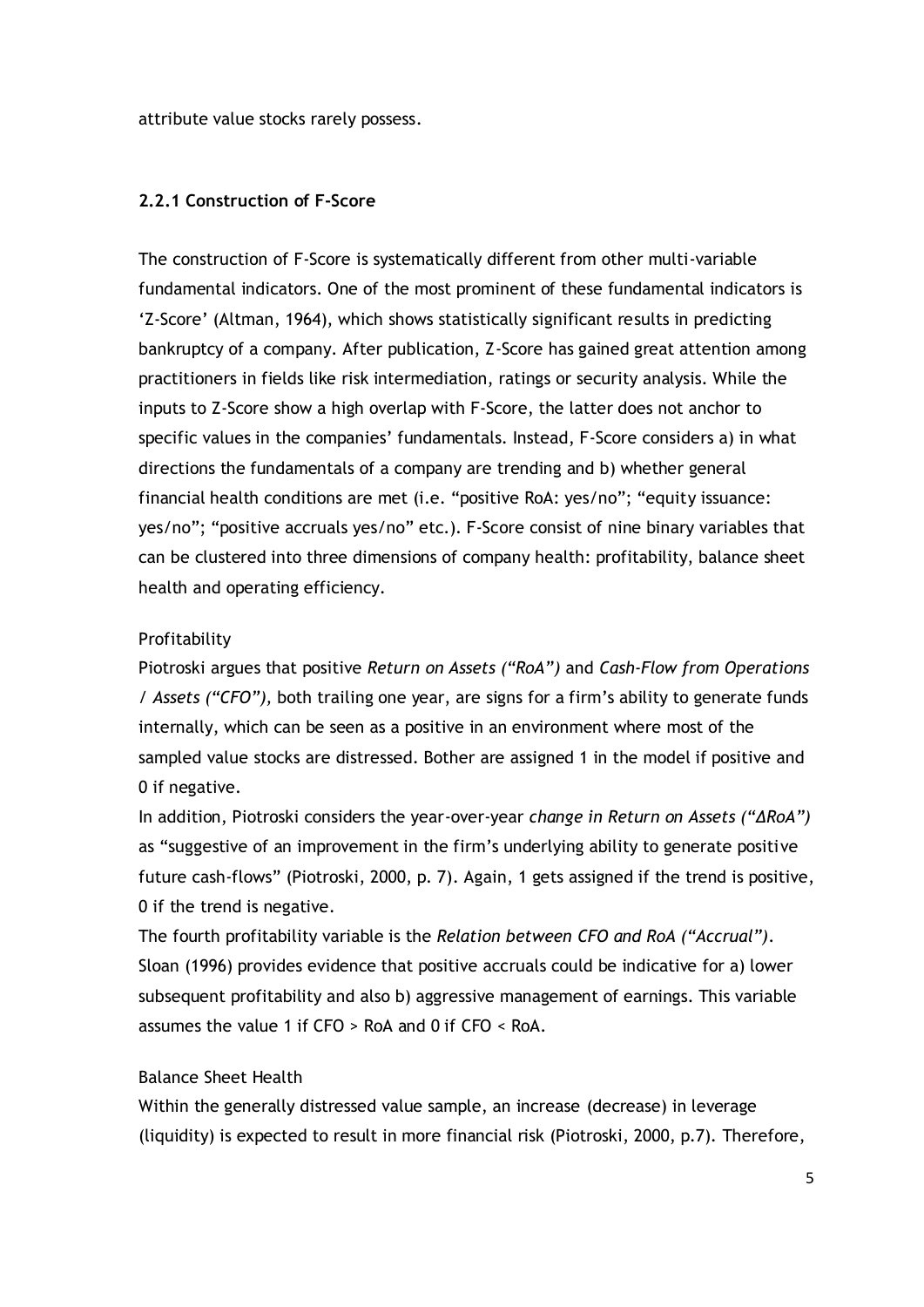Piotroski assigns a 1 (0) to *year-over-year decrease (increase) in long-term debt / assets ("ΔLever").*In terms of liquidity, Piotroski uses the change of a firm's current ratio ("*ΔLiquid")* as a proxy for the ability to service currently maturing liabilities. A positive year-over-year change in liquidity gets assigned a 1, a negative change a 0. A third variable in the financing dimension of the F-Score is the monitoring of equity issuance. An increase in share count might indicate severe financial distress at a value firm, since equity issuance does come along with high cost of capital a firm has to accept when its share price is low. Managers are likely to only accept this cost of capital when they truly have no other financing choice (Piotroski, 2000, p.8). Therefore, Piotroski assigns companies with an increase in share count (year over year) a 0 and all other companies a 1.

#### Operating Efficiency

In this third dimension of company fundamental health, Piotroski evaluates the *Changes in gross margin and changes in asset turnover ("ΔMargin" and "ΔTurn").* Both are part of the Return on Asset decomposition and hence have a causal influence on RoA. Piotroski assigns to a positive trend in both variables a 1 and to a negative trend a 0.

#### **2.2.2 Empirical Testing of F-Score**

Piotroski analyzes the value stocks (defined as top 20% in terms of book-to-market) within the COMPUSTAT database in the 1976-1996 timeframe. To identify the predictive power of F-Score, Piotroski separates "low" (0-1) F-Score companies from "high" (8-9) F-Score companies and compares the subsequent one and two year returns of both groups.

Piotroski observes an average difference in mean-return between high and low F-Score value stocks of 23%. Additionally, 50% of high F-Score stocks outperform the naïve value portfolio (indicating still skewed returns), while low F-Score firms underperform in 68% of the time. Similar return patterns were identified for the two-year holding period. Piotroski observed the strongest hedge returns between high and low F-Score firms within the sub-sample of the smallest and under-followed value stocks.

#### **2.3Attempts to Differentiate Growth Stocks**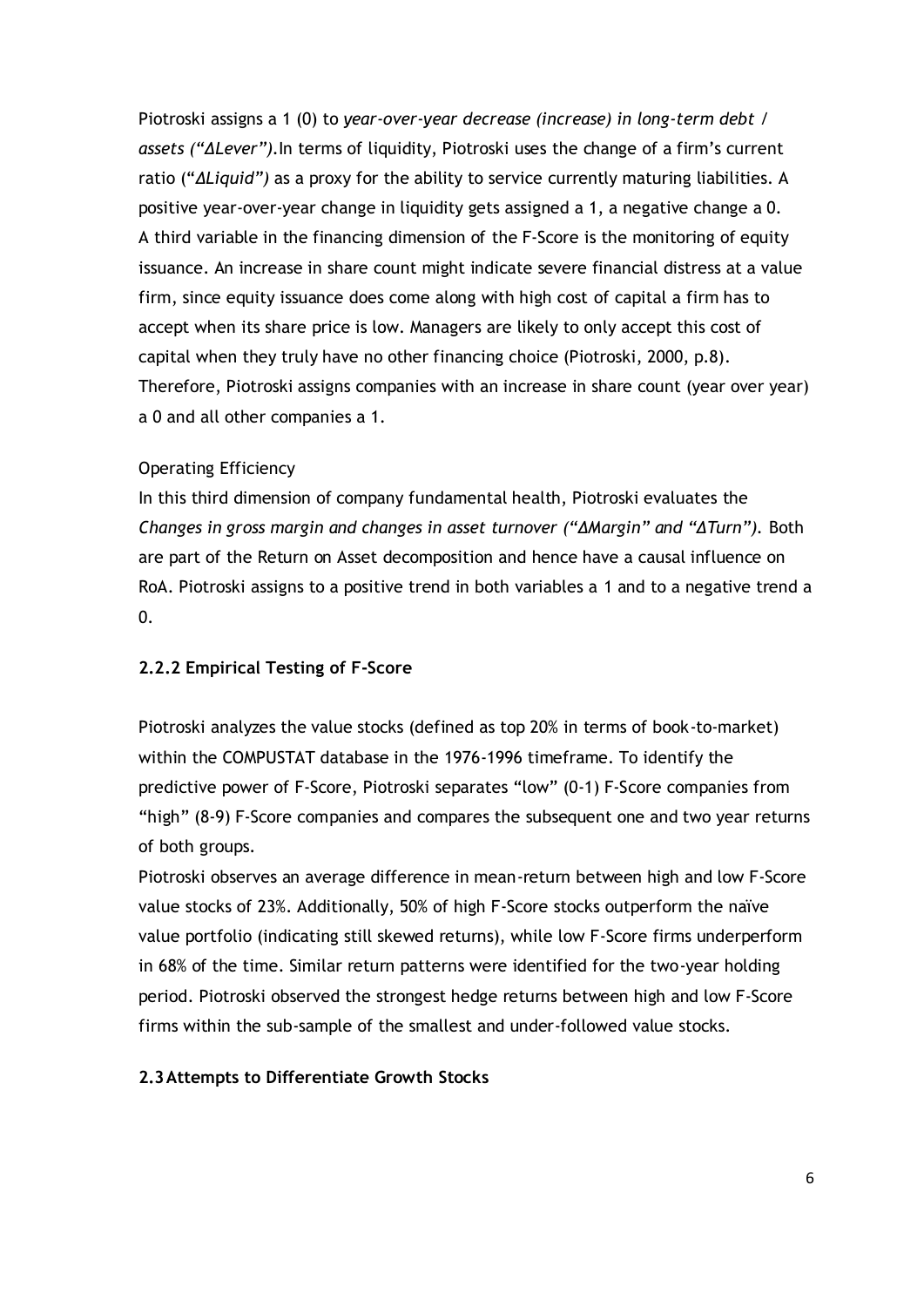The inflation and subsequent breakdown of the "New Economy"-bubble caused academic interest in the structural differences between successful and unsuccessful growth stocks. Post-2000, the poor performance of prior high-flying stocks was not only caused by shrinking valuations but also by unprecedented accounting scandals like WorldCom, Nortel Networks and Enron. Jensen (2004) argues that managers are more inclined to apply aggressive accounting when their companies' stock price is valuated excessively. Coming along with a stronger capital market focus and the heavy use of stock options as incentives, managers feel great pressures to meet capital market expectations and therefore engage in earnings management activities to sustain high stock valuations. Those activities are suspected to cause significant agency costs for investors in highly-valuated companies.

Jensen's view supports a thesis that growth stocks do not only underperform due to too optimistic cash-flow growth expectations. In fact, Jensen provides reasons to suspect that the Fama and French (1992) concept of high quality growth / low-quality value stocks might be faulted. Beneish and Nichols (2009) establish an indicator ("O-Score") that aims at identifying the companies within the growth stock universe that engage in overly aggressive accounting. The authors therefore construct a tool-kit to utilize Jensen's agency cost theory by ex-ante identifying the growth stocks with the highest agency costs. Basis of the O-Score are five components: abnormally high sales growth, high accruals, acquisition activity, equity issuance and the so-called PROBM measure. PROBM is a scoring systems developed by Beneish (1999) to evaluate a company's accounting integrity by considering financial ratios that could indicate aggressive accounting. Most notably, there is a high overlap between the inputs to O-Score and the composition of F-Score. However, F-Score emphasizes financial health while O-Score stresses the role of accruals in a company's financial statements. Beneish and Nichols test the predictive ability of O-Score with 27,000 firms between 1993 and 2004. The companies with the highest O-Score show large market-adjusted abnormal returns between -22% and -25% in the one-year trading period after formation. O-Score keeps its high explanatory power even after controlling for possible other explaining variables (e.g. accruals, size effect, momentum etc.). In addition, the authors show that high O-Score companies are significantly more likely to restate earnings than low O-Score companies.

Although Beneish and Nichols research shows very convincing empirical evidence that O-Score is indeed a good tool to separate winning from losing growth stocks, O-Score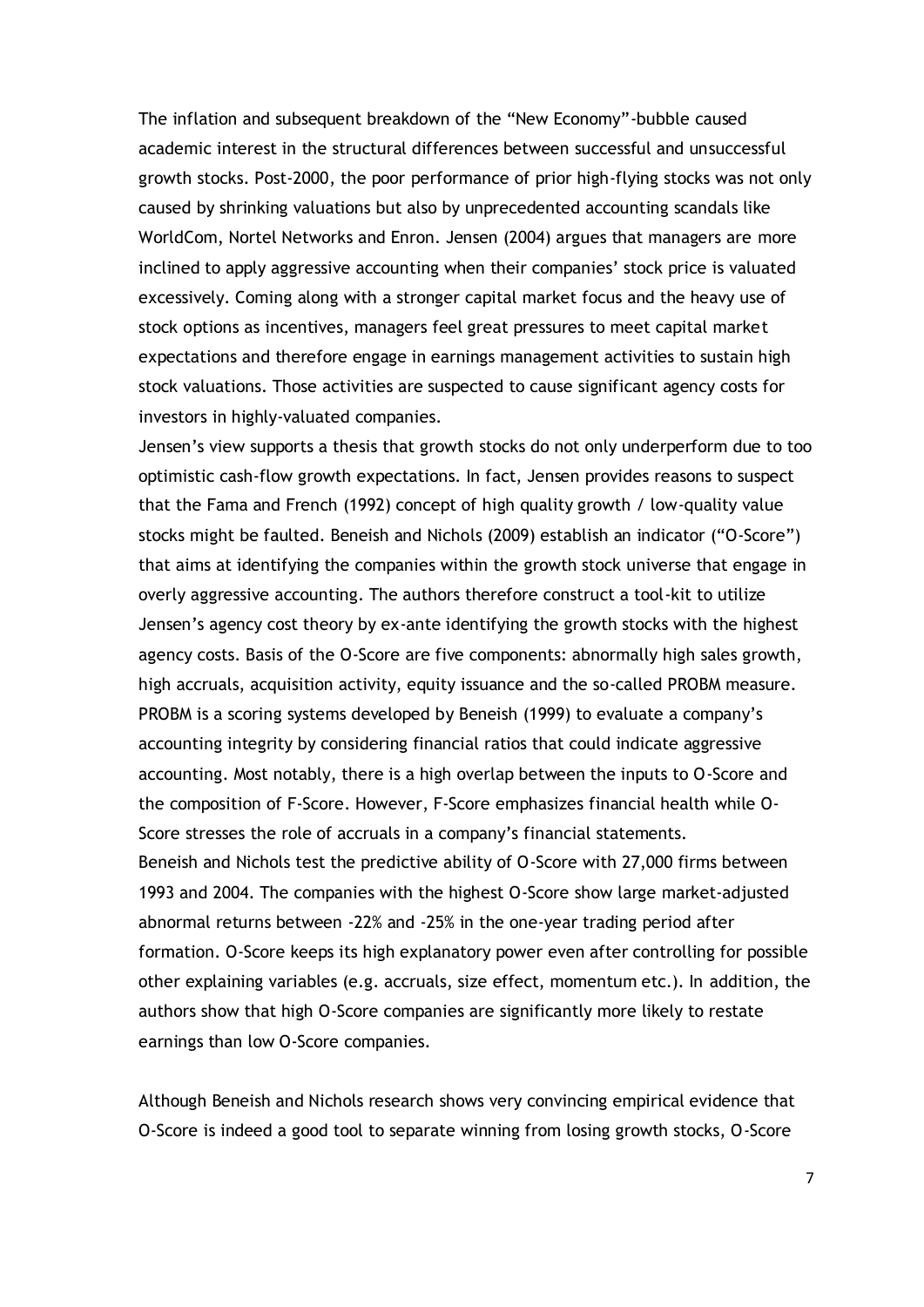focuses mainly on the accounting integrity of a given company. Financial strength and the level of distress are only evaluated indirectly. However, this negligence could possibly leave out important information since it is not clear whether *only* aggressive accounting is the factor that allows separating winning from losing growth stocks. In an effort to apply the general idea of F-Score to growth stocks, Mohanram (2005) constructs an indicator ("G-Score") that is supposed to better reflect the underlying fundamental situation of growth companies. The author combines traditional fundamental data like earnings, accruals and cash-flows with more growth-related fundamental figures such as intensity of R&D or growth stability. His main argument in doing so is to respect the context in which fundamental analysis is being conducted. According to Mohanram, the generally positive performance history of growth stocks attracts great investor interest, especially among sophisticated investors and analysts. Hence, plain fundamental analysis as in F-Score is allegedly not as effective since the information dissecting is faster in growth stocks than in (underfollowed) value stocks. A vital difference to F-Score is the extensive use of industry-benchmarks to calculate the components of G-Score. E.g., not the absolute direction of change in RoA is measured (like in F-Score), but rather the relative change in RoA in comparison to an industry benchmark.

In empirical testing, G-Score seems to indicate differences in growth stock returns very reliably. From 1978-2001, backtesting of a strategy that buys the growth stocks with the highest G-Score and shorts the growth stocks with the lowest G-Score would have generated size-adjusted returns of greater 20% annually. This result also holds up when controlled for other suspected explanatory factors of stock returns. Most notably, a significant part of the return difference between high and low G-Score firms stems from identifying the underperforming companies (contributing 17,5% to the hedge return). This indicates that a proper utilization of G-Score requires access to (economically viable) shorting of low G-Score stocks.

Mohanram observes the highest predictive ability of G-Score within the largest and most widely followed sub-segment of the growth stock universe. This is an interesting contrast to Piotroski's (2000) findings that fundamental analysis bears most fruit in a slow information dissecting environment.

Piotroski (2004) provides further empirical evidence on fundamental analysis and discusses the results shown by Mohanram. Regarding the importance of context in fundamental analysis, he agrees with Mohanram that there are systematic differences between growth and value stocks in the application of fundamental research. Most

8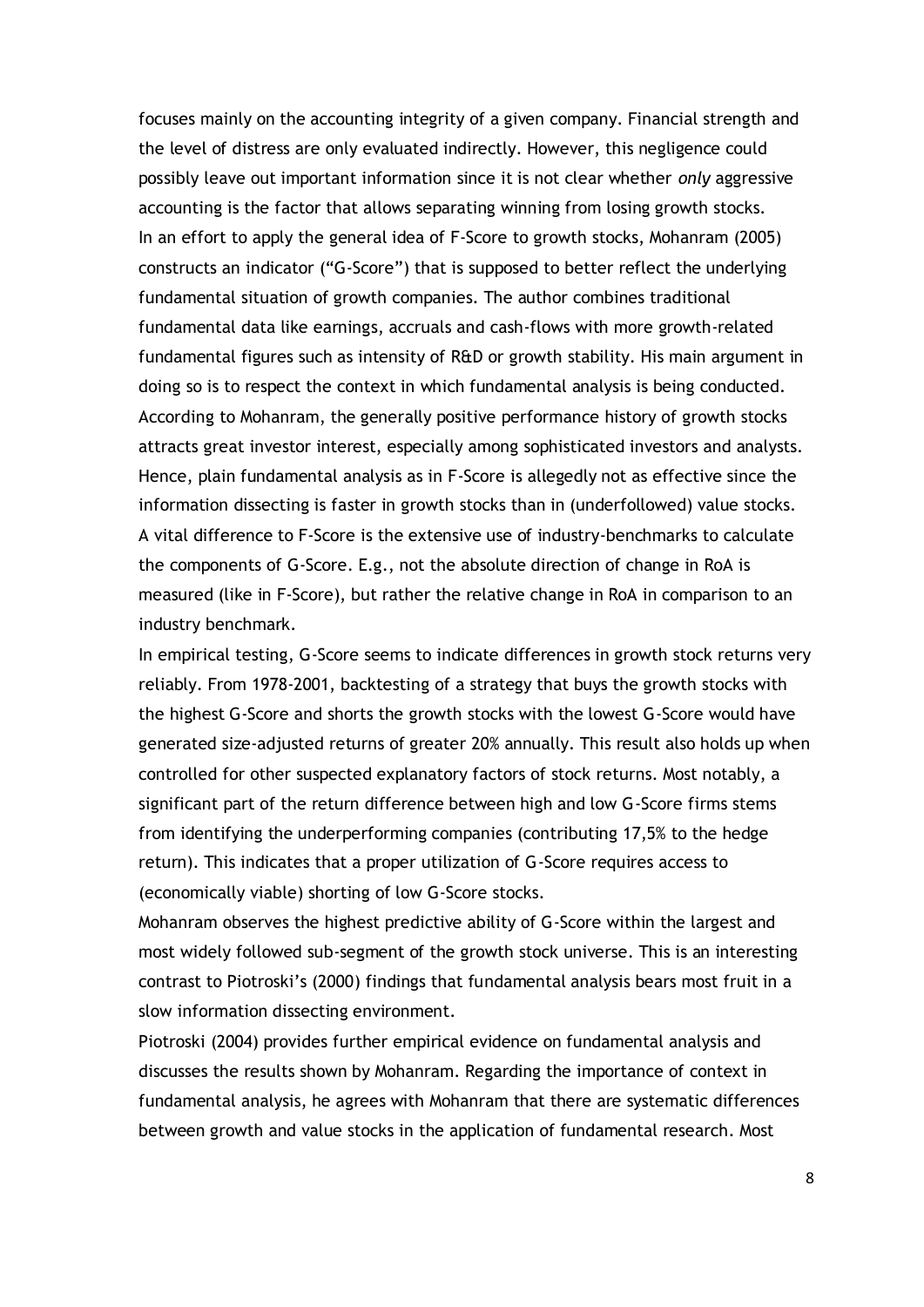notably, fundamental research seems to work best for small, underfollowed value stocks and for large, well-followed growth stocks. Moreover, Piotroski finds significant evidence that fundamental analysis explains stock returns most reliably when the fundamental data shows a contradicting picture to the pricing (i.e. value or growth) of a given stock:

"Effectively, financial signals confirming the expectations that are likely already imbedded in price are assimilated into price quickly, while contrarian signals are (generally) discounted until future confirmatory news is received. As a result, historical good news for value firms is a tradable opportunity, and vice-versa for trading opportunities conditional on bad news." (Piotroski, 2004, p. 23-24) However, Piotroski does not agree with Mohanram's assessment regarding the need for a modified indicator. In fact, Piotroski shows that F-Score can also be used to separate growth stocks. Piotroski finds that F-Score is able to separate winning from losing stocks across all book-to-market portfolios. In contrast to Mohanram's findings, F-Score shows the greatest hedge return (i.e. buying high F-Score companies vs. shorting low F-Score companies) within the growth sub-section of the market.

## **2.4 Motivation for Research**

My aim is to contribute empirical evidence regarding the ongoing debate whether or not fundamental analysis is dependent on the valuation context of the sampled stocks. To achieve this, I am going to backtest a strategy that buys high F-Score growth stocks and shorts low F-Score growth stocks. In my analysis I focus on the eurozone equity market from 1999-2010. There are two dimensions why this could provide interesting input to the ongoing debate: a) few empirical findings exist around strategies that evaluate the power of fundamental analysis within the eurozone growth stock universe and b) the 1999-2010 timeframe provides an interesting backtesting environment since it covers two large bear markets and two large bull markets.

Since I focus on growth stocks, one might ask why not to test the G-Score that is allegedly designed to evaluate growth stocks. There are three primary reasons why I stick to testing the traditional F-Score and do not use the more sophisticated G-Score. Firstly, G-Score is vastly more critical to design since it requires thorough construction of industry benchmarks which could be reason to data mining issues (Piotroski, 2005). Secondly, G-Score relies on relative industry data which could be misleading when an entire industry is in good/bad shape. This was the case in the deflation of the post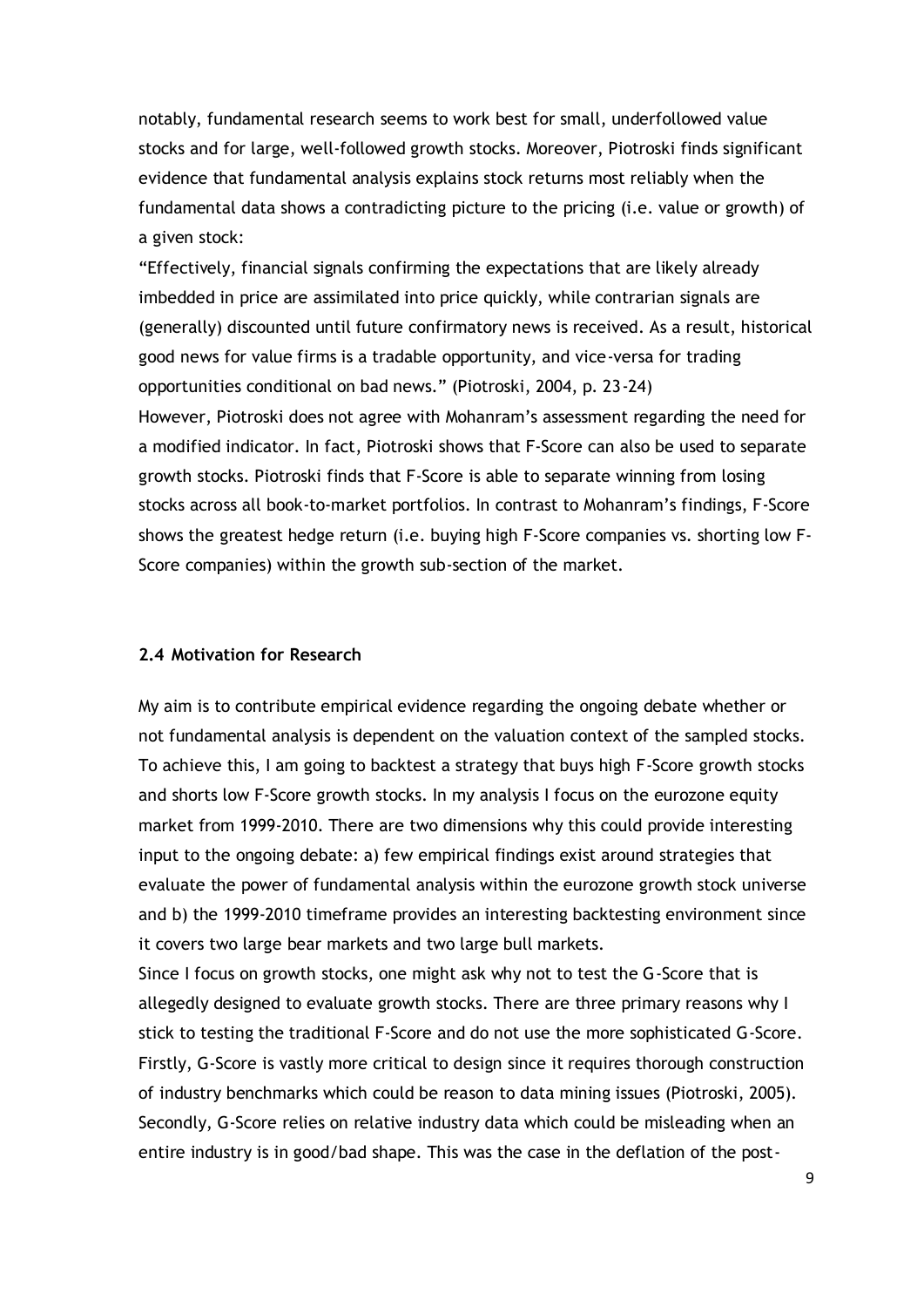2000 tech bubble or in the housing-related boom/bust before/after 2007. Lastly, F-Score's simplistic and intuitive construction underlines the indicator's possible application as an asset management tool. In fact, should F-Score prove to project future returns within asset classes, the opportunity opens for practitioners to offer products that capture these returns.

## **3 Research Design**

#### **3.1 Sample Selection**

My gross database consists of all fundamental and return data from the eurozone stock market from 1999-2010. I receive this data from the data providing firm MFIE Capital bvba., which operates the www.value-investing.eu service.. After having received the data, I checked a sample of 50 companies as to whether or not the data is a fair representation of originally reported financial figures. I found out that the data from MFIE is of great quality and in each case shows the financial figures as they are in reality.

Subsequently, I clear the gross sample for the following factors:

Firstly, I exclude all companies that do not have sufficient financial data to calculate P/B; F-Score etc. because of incomplete reporting or unavailability of data. Secondly, I remove all utilities, financial intermediaries, real estate investment companies and investment companies as their reporting is structured very differently than the reporting in the service or industrial sector. This approach is congruent with earlier analysis of stock returns, such as in Fama and French (1992).

Thirdly, I remove all companies with a daily trading volume < EUR 10.000. This number is somewhat arbitrary as minimum trading volumes strongly depend on the size of an asset pool that aims to invest in a given strategy. I use EUR 10.000/day as a proxy, since this is the minimum trading volume that the smallest reasonable institutional equity mandate (around EUR 10 Mio. assets under management; policy for most custodians as minimum to set up a single fund mandate) would need to set up a 1% position during 20 days of trading. Embedded within this line of reasoning is the assumption that a single market participant can buy or sell 50% of the daily trading volume at a maximum.

Next, I sort the entire sample into P/B-quintiles and extracted the 20% with the highest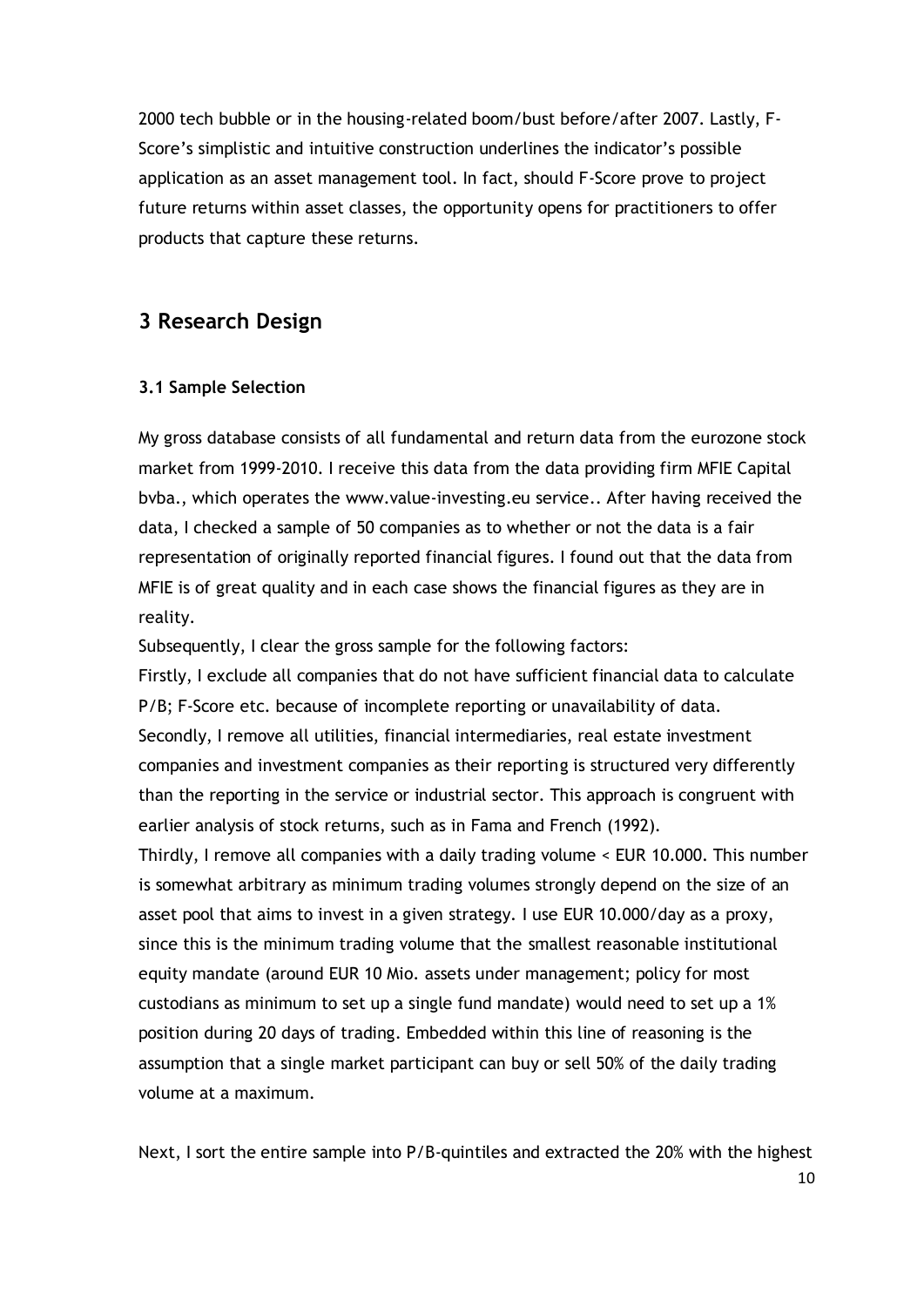P/B-ratio. Similar how Piotroski (2000) refers to the highest 20% of B/M-stocks as "value stocks", I will here refer to the highest 20% of P/B-stocks as "growth stocks". The number of stocks in the growth sample ranges from a minimum of 152 stocks (in 1999) to a maximum of 409 (in 2007).

Finally, I calculate returns for each stock using a one-year holding period. Since the data is collected by June 30 of each year (when all fiscal year reporting is public), I measure the buy-and-hold return from June 30 of year  $t_0$  to June 30 of year  $t_1$  by applying the formula

$$
Ret_1 = (P_{t1} + Div_1) / P_{t0} - 1
$$

with:

Ret<sub>n</sub>: Return between t<sub>0</sub> and t<sub>n</sub>

 $P_{tn}$ : Price in  $t_n$ 

Div<sub>n</sub>: Dividends paid between  $t_0$  and  $t_n$ 

I consistently use the mid-price between ask and bid for a stock at the specific date  $t_0$  and  $t_1$ . When a stock is delisted after  $t_0$ , I take the price for which the delisting took place as the  $t_1$  price. I expect delisting do occur on average in the middle of the period (after six months). For delisted stocks, this would result in an anchoring bias towards the marketreturn as those stocks would, on average, only contribute six months of performance data to the analysis. If anything, my handling of delistings would smooth any market-adjusted returns and I suspect no adverse effect from setting delisting price =  $t_1$ .

In addition, I calculate the market-adjusted return for each stock by subtracting the mean growth stock return of all stocks in the  $t_0$  to  $t_1$  period from a single stock's performance. I weight all growth stocks equally when calculating the mean return.

The result is the out- or underperformance of a given growth stock in comparison to all growth stocks in a certain period.

#### **3.2 Test Design**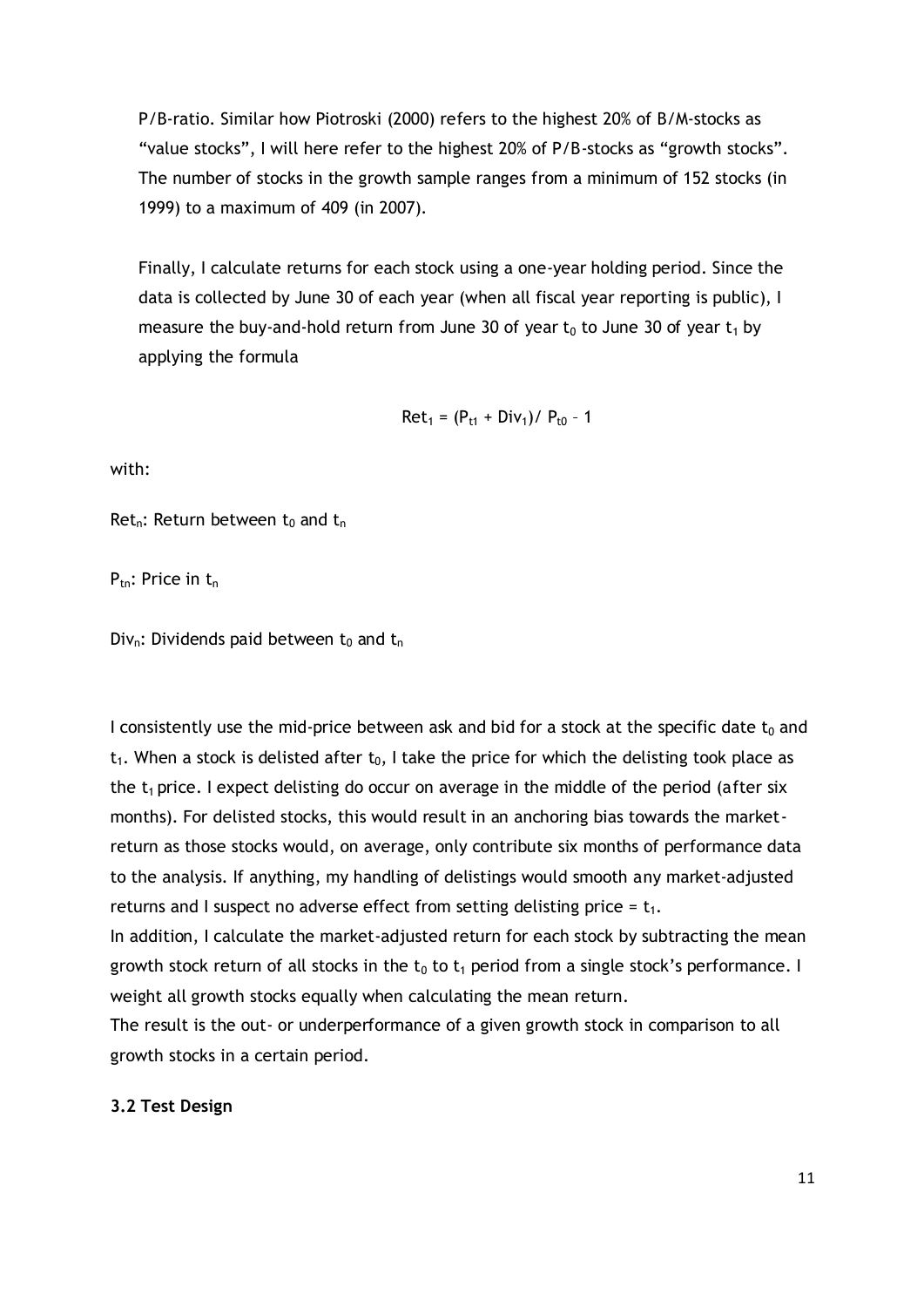In my testing, I want to generate empirical evidence whether or not a market-neutral strategy of buying growth stocks with a high F-Score and shorting growth-stocks with a low F-Score yields satisfactory returns. Moreover, I want to evaluate the significance and robustness of these hedge returns and control for possible alternative sources for crosssectional variation of growth stock returns. Therefore, I apply two different sets of tests: Firstly, I construct portfolios of high and low F-Score growth stocks. I refer to companies with a F-Score of 0-3 as "low F-Score" and to companies with a F-Score of 7-9 as "high F-Score". This is different from Piotroski (2000), as he referred to 0-1 F-Score stocks as "low F-Score" and to 8-9 F-Score stocks as "high F-Score". I deviate from this approach to arrive at a larger sub-sample and to be independent from rare outliners. My eurozone sample is smaller than the US sample from Piotroski and it also covers a shorter time frame and I hence apply a broader definition of "high" and "low" F-Scores.

I compare the market-adjusted returns for a one-year holding period for both portfolios and calculate the hedge return for the strategy by subtracting the low F-Score marketadjusted portfolio return from the high F-Score market-adjusted portfolio return. Portfolios are readjusted once a year, always at June 30<sup>th</sup>.

For simplicity reasons, I do not consider trading costs, slippage or taxes in this analysis.

In a second step, I test whether the results are significantly different from zero at a meaningful confidence level. I do so by applying a variety of t-tests at different confidence levels.

The results from this analysis will provide evidence on whether I can confirm or falsify the following hypotheses:

#### **Hypothesis 1**

*The market adjusted return of the high F-Score sub-sample is >0. Null: The market adjusted return of the high F-Score sub-sample is <=0.*

#### **Hypothesis 2**

*The market adjusted return of the low F-Score sample is <0. Null: The market adjusted return of the low F-Score sample is >=0.*

#### **Hypothesis 3**

*The return of buying high F-Score stocks and shorting low F-Score stocks is >0. Null: The return of buying high F-Score stocks and shorting low F-Score stocks is <=0.*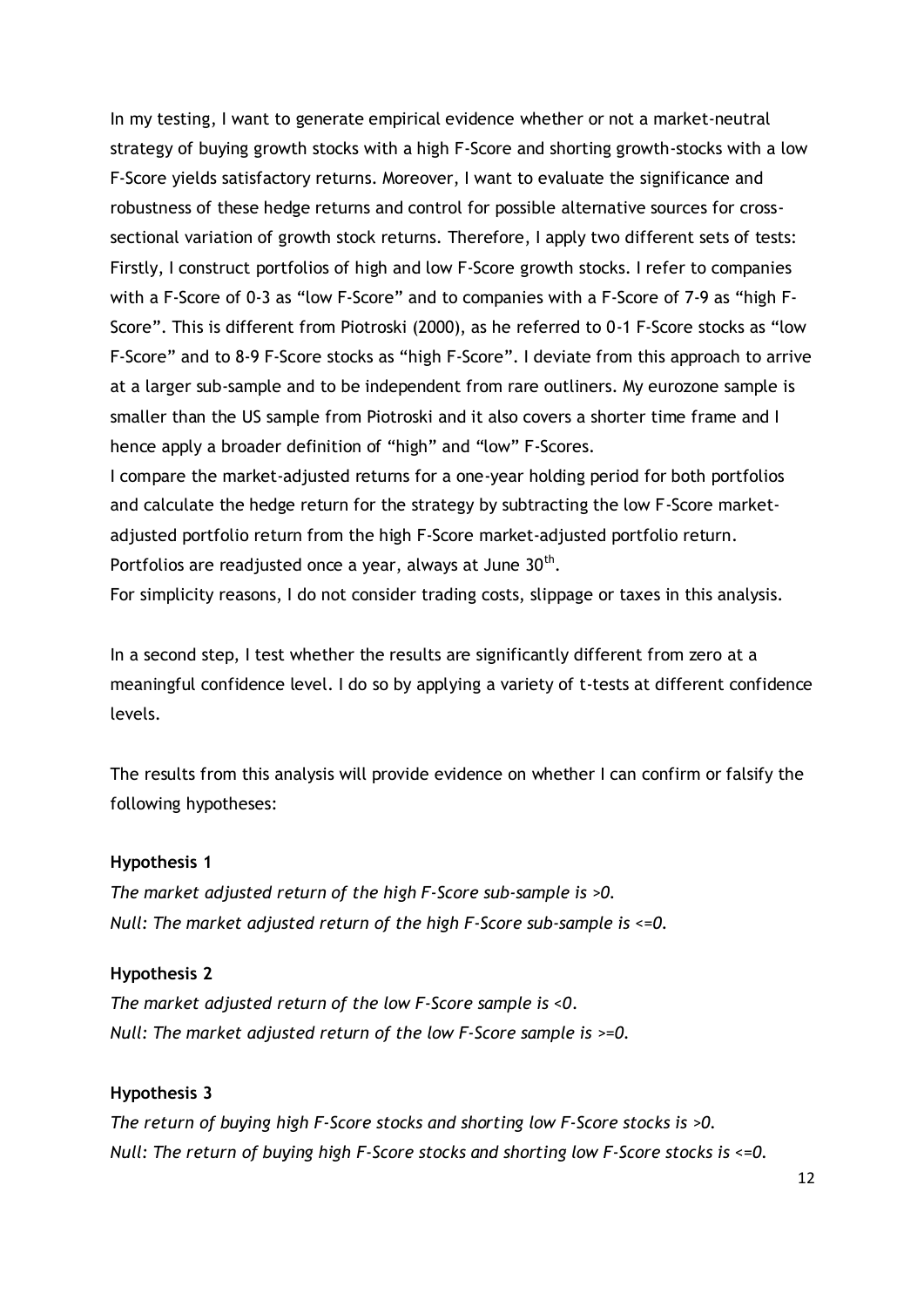After testing my hypotheses, I take a look at some practical considerations regarding the hedge portfolio by discussing statistical features around operational feasibility of each subportfolio. Especially market capitalizations and trading volumes of the sampled stocks are of interest since they allow a conclusion on the practical implementation of the strategy.

In addition to the evaluation of hedge returns, I am going to control for possible other factors that could explain the returns in the growth-segment of the eurozone equity market. To do so, I build a multifactor regression that consists of the explanatory factors size, P/B, momentum, accruals, equity offerings and F-Score. My model closely matches the model used by Piotroski (2000, p. 22):

MA\_Ret<sub>i</sub>=  $\alpha$  +  $\beta_1$ log(MV<sub>i</sub>) +  $\beta_2$ log(P/B<sub>i</sub>) +  $\beta_3$ MOM<sub>i</sub> +  $\beta_4$ ACC<sub>i</sub> +  $\beta_5$ EQOFFER<sub>i</sub> +  $\beta_6$ FSCORE<sub>i</sub> +  $\epsilon$ 

with:

 $MA_{R}$ et<sub>i</sub>: market adjusted return for a given stock at the time of portfolio formation

 $MV_i$ : market value of a given stock at the time of portfolio formation

 $P/B_i$ : price-to-book ratio of a given stock at the time of portfolio formation

MOMi: prior 12 months stock return of a given stock at the time of portfolio formation

ACCi: (Earnings – Cash-Flow)/Assets for a given stock at the time of portfolio formation

EQOFFERi: equity issuance in the prior 12 months before portfolio formation results in a dummy variable 1, no issuance or buy-backs result in a dummy variable of 0.

FSCOREi: F-Score at the time of portfolio formation.

 $\varepsilon_i$ : error term

The factors in this regression are based on widely-quoted research. Indeed, size effect and P/B are components of the original three-factor model (Fama and French, 1992).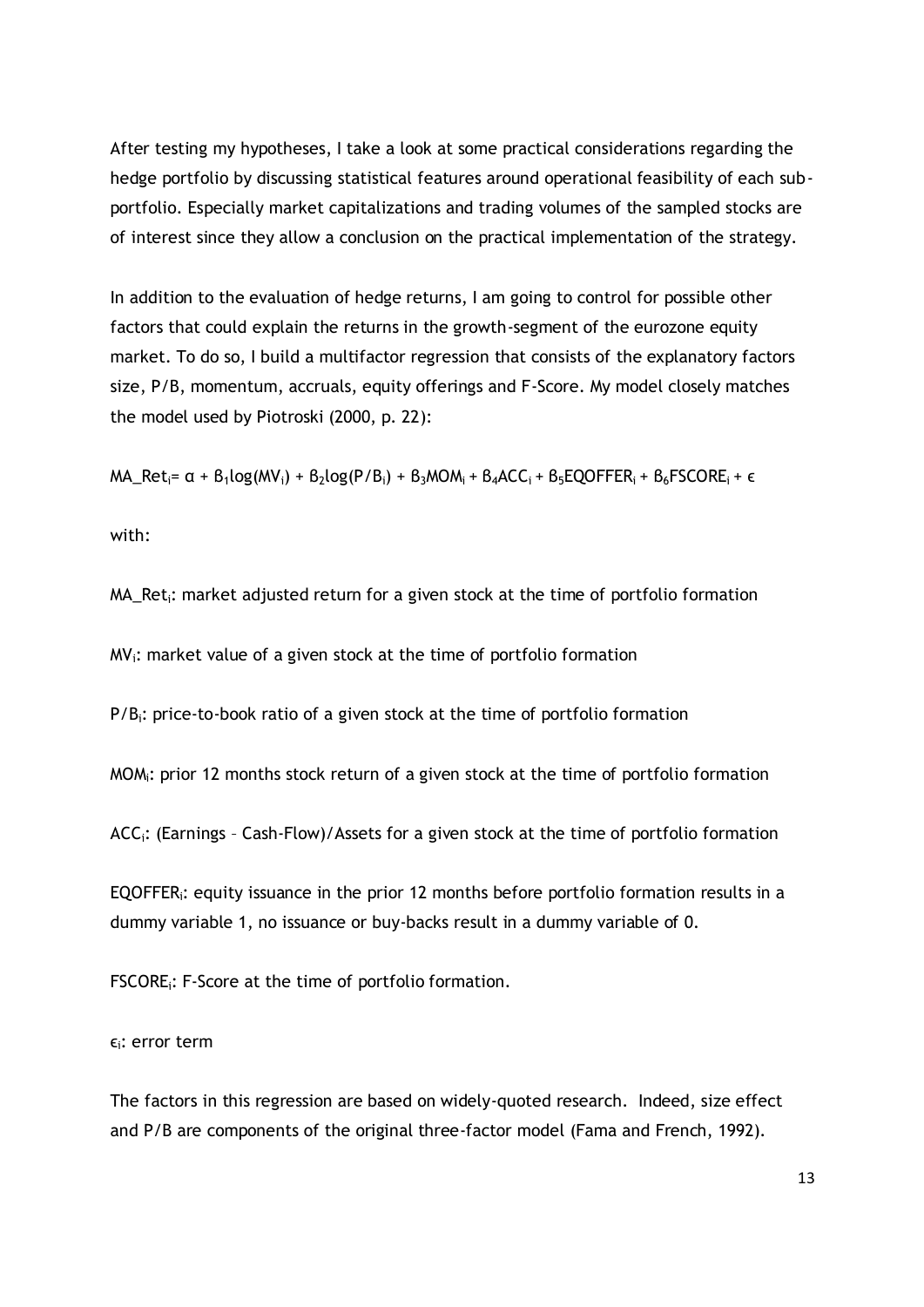Momentum has been established as another strong explanatory factor of stock returns (Chan, Jegadeesh, Lakonishok, 1996) and can be found as the extension to Fama and French's work in the four-factor-model of Carhart (1996). Sloan (1996) shows how accruals are a strong explanatory factor for stock returns. Loughran and Ritter (1995) found similar explanatory utility for equity offerings.

Unlike Fama and French (1992) and Carhart (1996), neither Piotroski nor I include beta as a factor in his model as recent evidence (Fama and French, 2003) suggests that the relationship between market return and beta is not clear.

While the general methodology of my multifactor regression is the same as in Piotroski (2000), I decide to use more recent research when constructing the momentum factor. Hancock (2010) shows how 12 months momentum is best suited to predict subsequent stock returns. Therefore, I use 12 months momentum as opposed to 6 months momentum as in Piotroski (2000, p. 23).

In my testing, I first run a regression over the entire growth sample with the factors size, P/B, momentum, accrual and equity offerings. In a second regression, I include F-Score as a sixth factor. I formulate two hypotheses:

## **Hypothesis 4**

*The explanatory ability of the factor model increases significantly when F-Score is included as a sixth factor.*

*Null: The explanatory ability of the factor model does not increase when F-Score is included as a sixth factor.*

#### **Hypothesis 5**

*The factor β<sup>6</sup> for F-Score is significantly greater than 0. Null: The factor β<sup>6</sup> for F-Score is 0.*

Finding evidence that allows the falsification of the null hypotheses adds meaningfully to the general question whether or not F-Score qualifies as an explanatory variable in the growth stock universe.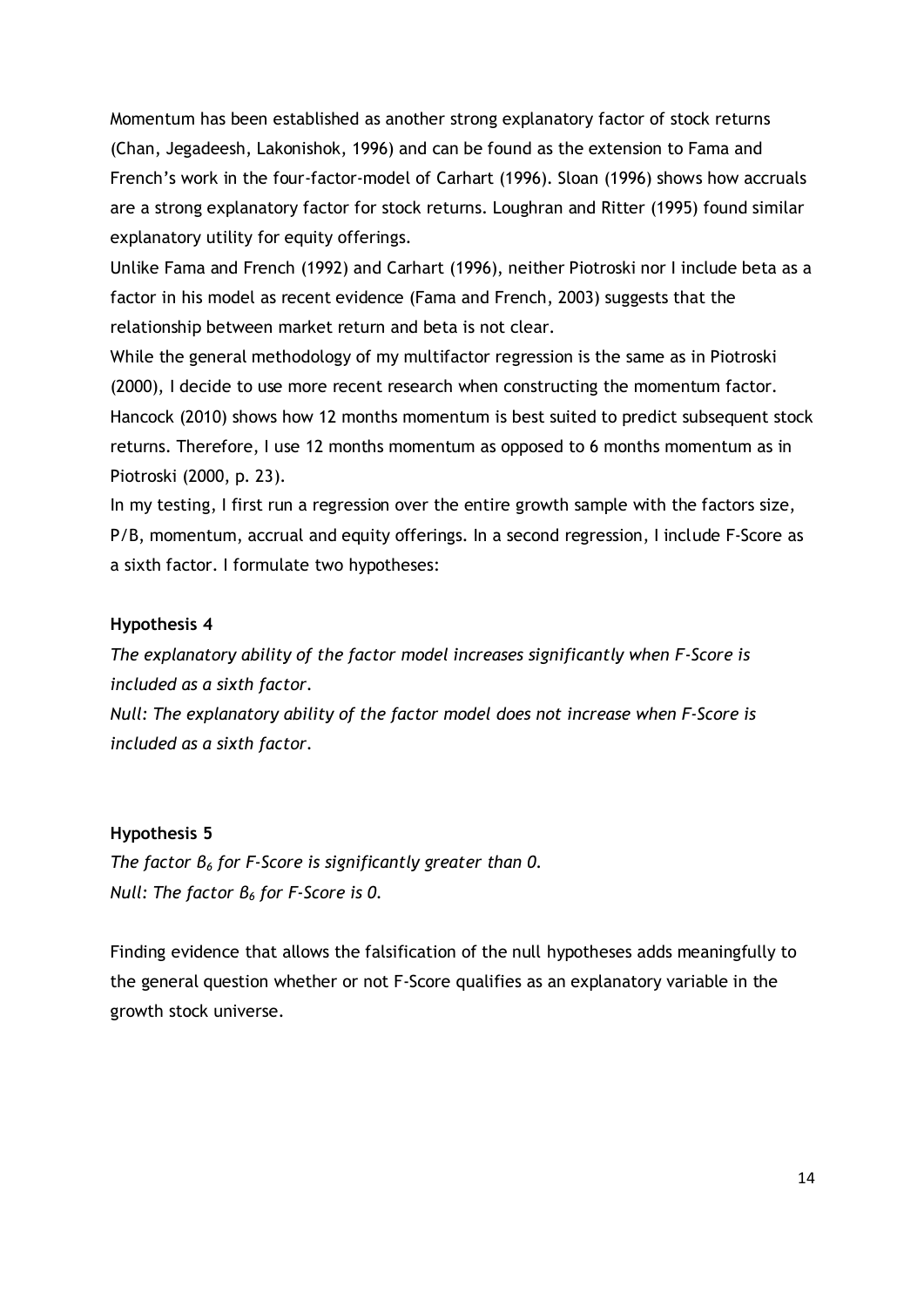#### **4 Empirical Results**

#### **4.1 Evidence from the Returns of a Market-Neutral Strategy in Growth-Stocks**

Table 1 shows evidence on how a market-neutral strategy of buying high F-Score growth stocks and shorting low F-Score growth stocks performed in the 1999-2010 time intervals. We see that buying high F-Score companies yields an average market-adjusted mean return of 10,74% per year. Notably, the average market-adjusted mean return of the high F-Score stocks is more than 4% points higher than the average median of those stocks. This leads us to believe that the mean might be influenced by a few very positive years, which appears to be the case in 1999. However, there are two reasons to assume that the very positive market-adjusted return of the high F-Score growth stocks is not due to outliner years. Firstly, the median market-adjusted return is, albeit lower than the mean, still much greater than zero. Secondly, the market-adjusted return for high F-Score growth stocks is positive in each year between 1999 and 2010.

I further applied different t-tests on the results that show that the 10,74% annual marketadjusted mean return is significant at the 99% confidence level. Moreover, the t-tests for each single year show that the market-adjusted returns are statistically significant in eight out of twelve years. In these eight years, we observe significant results at the 95% confidence level in five years, at the 99% confidence level in two years and at the 99,9% level in one year. Hence, my findings allow me to falsify the null hypothesis to the corresponding hypothesis 1.

Next, I evaluate the market-adjusted returns of the low F-Score sample. Over the 12 years starting in 1999, the low F-Score stocks show average market-adjusted mean returns of - 13,82% per year. In fact, this closely matches the equivalent average market-adjusted median returns, which are -13,62%. The low F-Score portfolio show negative marketadjusted mean returns in ten out of eleven years. T-testing of the return data shows that the -13,82% mean market-adjusted return is significant at the 99,9% confidence level. Annual market-adjusted returns are significant in seven out of twelve years, with confidence levels of 95% (in 2000 and 2009), 99% (in 2007 and 2008) and 99,9% (in 2001, 2002 and 2006). Therefore, my data supports the rejection of the null hypothesis that the market adjusted return of the low F-Score sample is  $>=0$ .

Finally, I consider the market-neutral hedge returns of the strategy by analyzing the high F-Score minus low F-Score returns. Returns of this strategy would be achieved, if an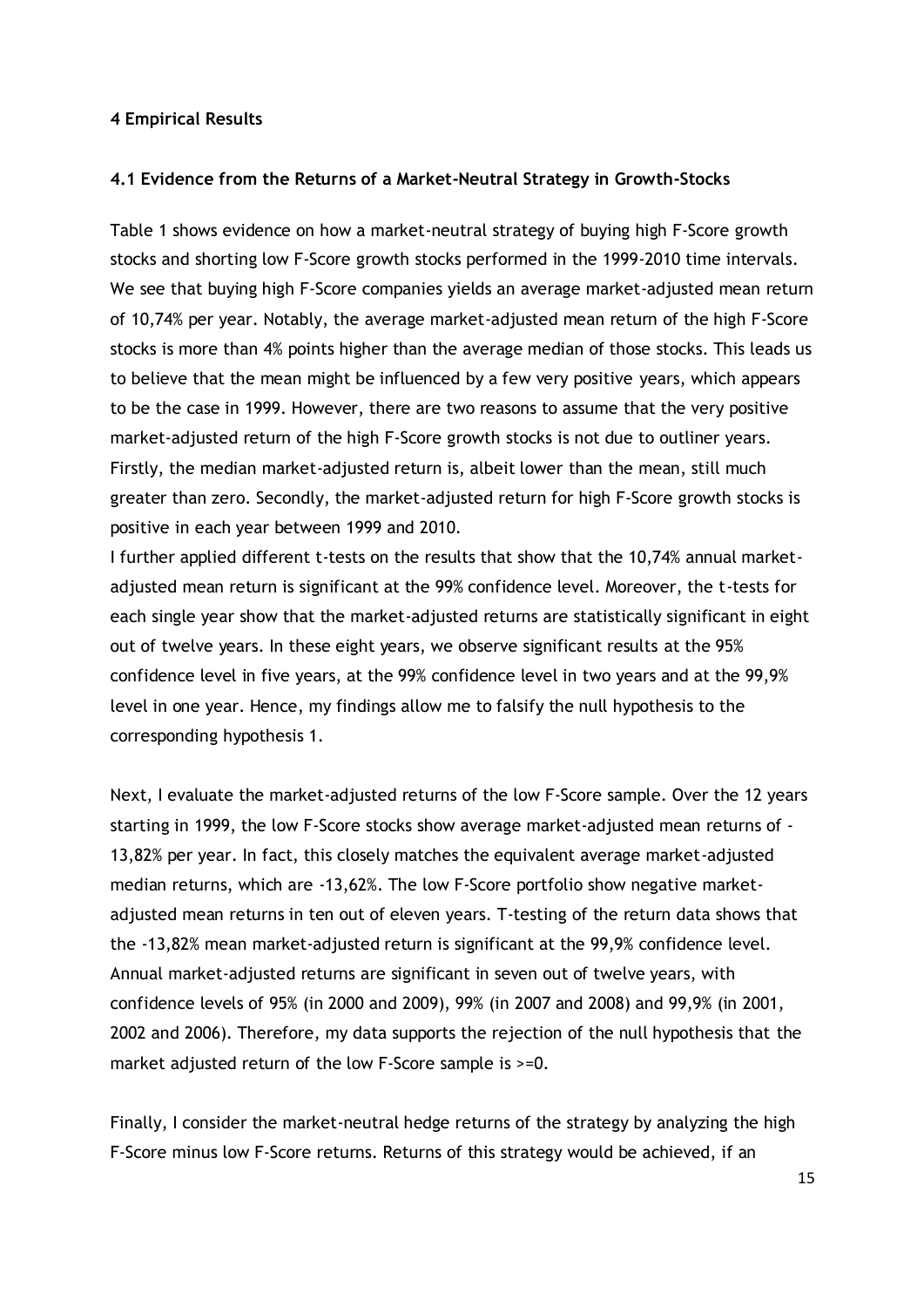investor were to buy a portfolio of EUR X high F-Score stocks and short an equivalent amount EUR X of low F-Score stocks. Result would be a market-neutral portfolio with the market-adjusted return of both portfolio-"sides" as the exclusive source of return. Over the twelve-year time frame, the market-neutral strategy shows an annual return of 24,57%, which is significant at the 99,9% confidence level. The hedge-return was positive in each but one year and in this single year it did not show a large negative return. All these findings provide evidence that the null hypothesis 3 can be rejected.

Concluding this first set of tests, I find convincing evidence that a market-neutral asset management strategy of buying high F-Score and shorting low F-Score growth stocks offers attractive returns. This finding confirms earlier research by Piotroski (2004) who states that F-Score does not lose its predictive ability when applied to growth (instead of value) stocks. However, my results provide some counter-evidence to Mohanram (2005) who provided evidence that fundamental analysis is strongly context-dependent and that F-Score loses its predictive ability once applied outside the original value stock universe.

#### **4.2 Operational Feasibility of the Hedge Portfolio**

Although the data above provides striking evidence for the utility of a strategy that buys high F-Score stocks and shorts low F-Score stocks, the number of stocks in each portfolio could be a reason for criticism. In fact, within the high F-Score portfolio, the number of stocks ranges from 31 (1999) to 111 (2005). In the low F-Score portfolio, the number of stocks is a minimum of 19 in 1999 and a maximum of 81 in 2009. One might argue that this relatively low sample size could make the strategy vulnerable in a practical set-up. The reason for the changes in the number of stocks in each portfolio is two-fold. The first major driver behind the number of stocks in each portfolio is the total number of stocks in the Eurozone stock universe, as we derive our sub-sample from this universe. As the number of listed companies increases, so does the number of growth stocks among which we select our high / low F-Score sub-samples. Secondly, general trends in the economic climate of the Eurozone influence the distribution of F-Score in the growth sample. When the economy is booming, we might suspect a higher number of high F-Score stocks and vice versa. We see empirical evidence for this as the ratio between the number of high and the number of low F-Score companies is high in times of economic well-being (1999 and 2004- 2006) and low in times of economic depression (2001-2002 and 2009-2010). This could result in a change of portfolio diversification, as portfolio managers would be very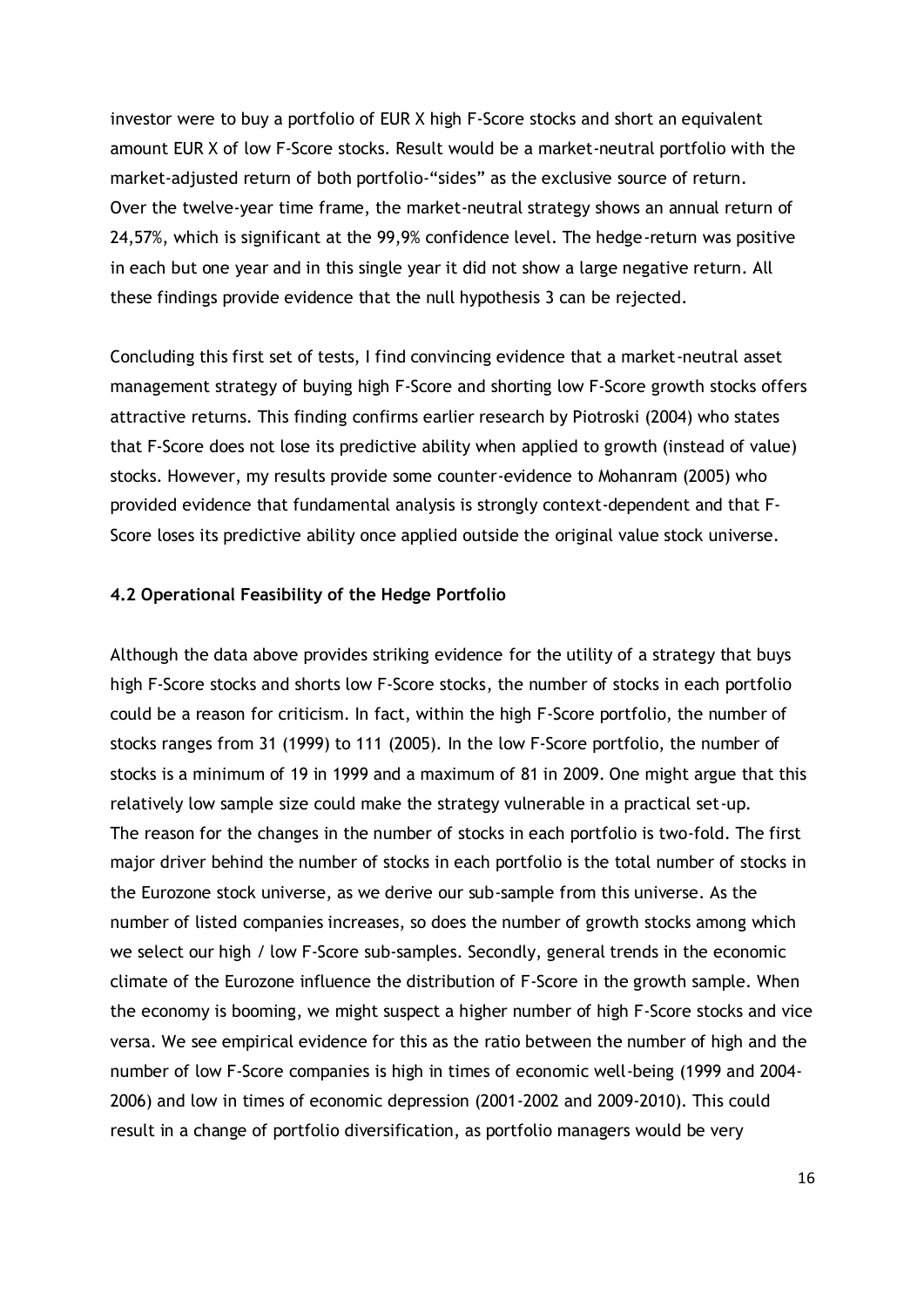diversified on the long side (in an economic boom) and very diversified on the short side (during a recession). Possible effects on return and especially on risk of the portfolios are not investigated further in this paper but provide a good starting point for further research.

However, the absolute number in each sub-portfolio is very relevant from a practical perspective. Most institutional managers are constrained by diversification rules that oftentimes limit exposure to one security to levels that are normally below 5% (BVI information circular, 2008). This means that portfolio managers would need at least 20 securities to chose from on each the long and the short side of the portfolio. In our 1999- 2000 sample, there seems to be a limited number of shares to chose from, especially on the short side. Adding to this fact are natural constrains to shorting, such as borrowing costs, availability of shares to borrow etc. While tests for significance show highly significant market-adjusted returns even for the small portfolio sizes, practical considerations might prove that the short strategy is hard to implement in a real-life setting. In this paper, I do not evaluate borrowing constrains or economic feasibility of shorting the sampled stocks. However, this is another promising starting point for further research.

Adding to the aforementioned discussion around the number of available securities in each portfolio, it seems reasonable to take a closer look at the characteristics of each the high F-Score portfolio and the low F-Score portfolio. My focus is on the median market capitalization and the median trading volume in the sampled stocks. Information on both parameters sheds further light on the practicability of implementing a market-neutral strategy using F-Score in the growth stock universe. I use median market capitalization and median trading volume, respectively, since these provide useful indicators whether or not the stocks in the sample are implementable. The means of both indicators do not offer much information for practical purposes because each mean can be upward biased by very large and heavily traded companies within the sample. In fact, empirical data from my sample shows exact this effect, as mean market capitalizations and trading volumes vastly exceed medians in all years.

In table 2, I list the median market capitalizations for each sample from year 1999 to year 2000.The empirical finding is that in every year (with the exception of 1999), the high F-Score sample shows a higher median market capitalization than the entire growth sample. Therefore, an investor of high F-Score companies would be biased towards larger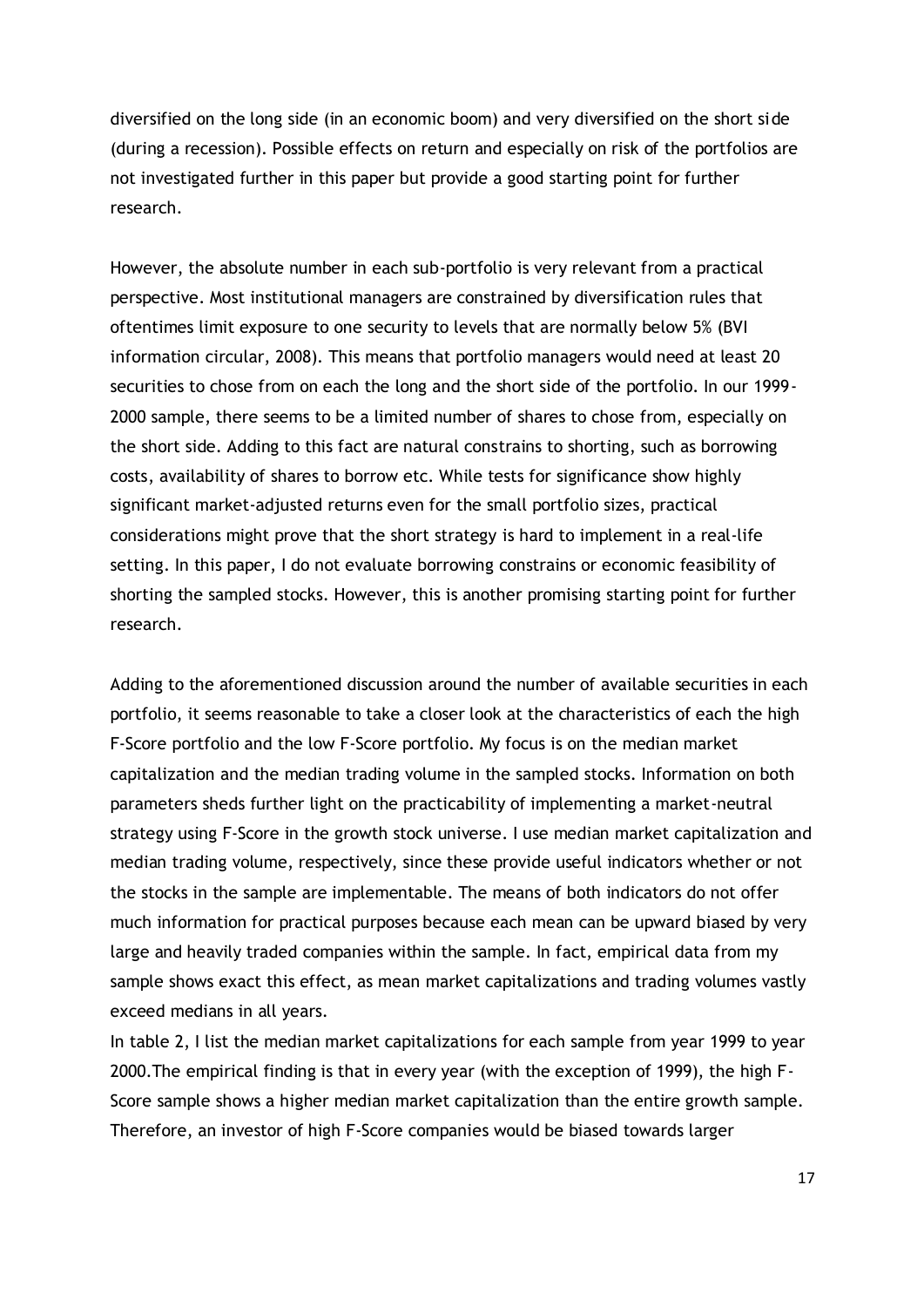capitalization stocks.

A second finding is the median market capitalization of low F-Score companies. Indeed, the data shows that the low F-Score companies tend to be much smaller in market capitalization than a) the entire growth stock universe and b) the respective high F-Score companies. A possible conclusion of these findings is the fact that a market-neutral strategy of buying high F-Score companies and shorting low F-Score companies would include a size bias, which might explain some part of the return difference. Further research could center on the logic relationship between size and F-Score, i.e. whether large (small) size causes high (low) F-Scores or whether high (low) F-Scores cause a company to perform well (bad) in terms of market capitalization. The first causal relationship would support the thesis that size is a predictor for distress and that larger companies are less likely to be in a distressed state (Altman, 1964). Such research could also aim at explaining the relatively high fluctuations in median market capitalization year over year. A possible starting point for research could be to test whether F-Scores at companies have any embedded auto-correlation or to evaluate what causes the median market capitalizations to fluctuate so widely.

However, this topic needs further research attention and the apparent size / F-Score correlations in my findings motivate research in that field.

I do cover part of the size / F-Score correlation question in the next part of this paper though, as size is one of the explanatory factors in the multifactor regression I construct.

From an implementation perspective, the findings in the median market capitalization data illustrate a constraint for investors to implement the short-side of a market-neutral portfolio. In fact, engaging in companies with a median market cap of less than EUR 100.000.000 (as shown in the sample in six out of twelve years) could be challenging for larger institutional investors. This issue is intensified by two more aspects. Firstly, the availability of borrowing shares of small companies seems questionable and secondly do agency costs increase as company size decreases (Schwert, 1983).

To further evaluate this matter, table 3 shows the median trading volumes for each sample. Median trading volume provides another data point on the practical utility of running a market-neutral strategy of buying high F-Score growth stocks and shorting low F-Score growth stocks. Similar to the findings regarding median market share, high F-Score companies seem to trade with much higher liquidity than a) the average growth stock and b) the average low F-Score stock.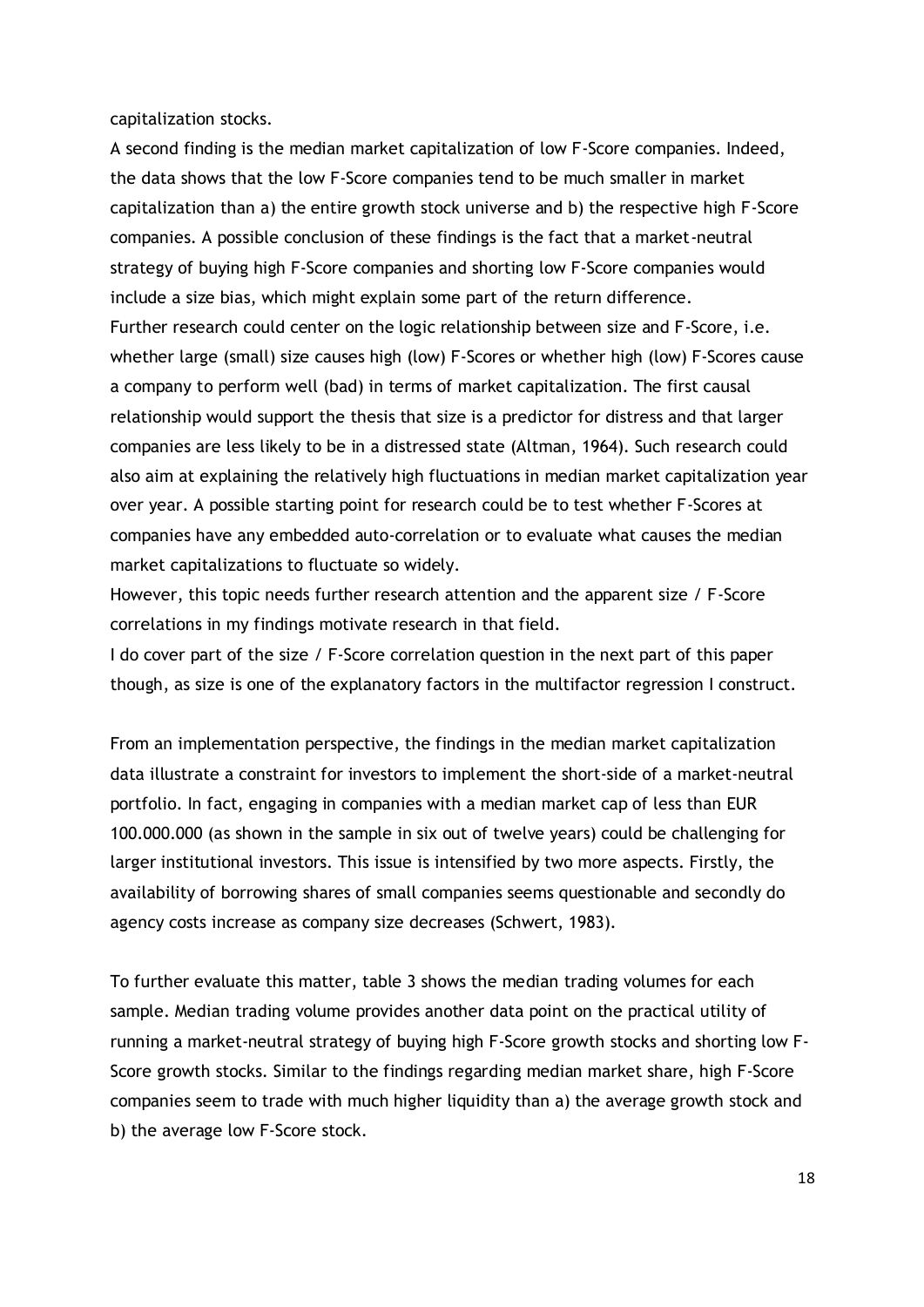Frankly, the average median trading volume for high F-Score companies should be sufficient even for larger institutional investors to build a relevant position in a given stock. I derive this conclusion from my earlier assumption, that one single investor can buy up to 50% of an average daily trading volume when entering or exiting a stock position. Therefore, even a position of several million EUR could be set up in high F-Score growth stocks in a short time. Nevertheless, the results from the low F-Score sample show a different picture. In this case, median trading volumes are very small and seem unlikely to be interesting for larger institutional investors. Again, this finding supports the earlier evidence that buying high F-Score stocks should be available even for larger institutional investors but shorting the respective low F-Score stocks is prone with implementation issues.

#### **4.3 Controlling for other Sources of Cross-Sectional Variation in Returns**

Although our basic test of the market-neutral portfolio shows very strong and significant outperformance (underperformance) of high (low) F-Score growth stocks, this could still be due to embedded correlation between F-Score and other explanatory factors. As explained in the Research Design section, I control for five other return patterns, namely size, P/B, momentum, accruals and equity offerings. As pointed out in Piotroski (2000), accruals and equity offerings are correlated with F-Score since they are both parts of F-Score. Additionally it makes intuitive sense for stock price momentum to be correlated with F-Score which displays some kind of 'fundamental momentum'. Additionally, the low information dissecting attributes of certain equity markets are seen as explanation for momentum strategies (Chan, Jegadeesh, Lakonishok, 1996) and F-Score (Piotroski, 2000) to work. Hence, it is important to test whether F-Score has additional explanatory utility over the aforementioned factors. I do so in first testing a multivariate regression consisting of five variables and then adding F-Score as a sixth variable. I observe the change in  $R^2$  and test whether the change is significant at the confidence level of 99%. Next, I evaluate the β-factor for F-Score and test whether it is significantly different from zero at the 99% confidence level.

Table 4 shows the regression estimates for the five variables and the applicable test statistics. The literature opinion that P/B, accrual and equity offerings have significant negative β-factors is confirmed. Moreover, the very significant positive β-factor for the momentum variable supports the view that a high momentum is predicator for high market-adjusted returns. Unlike the established literature opinion though, size effect does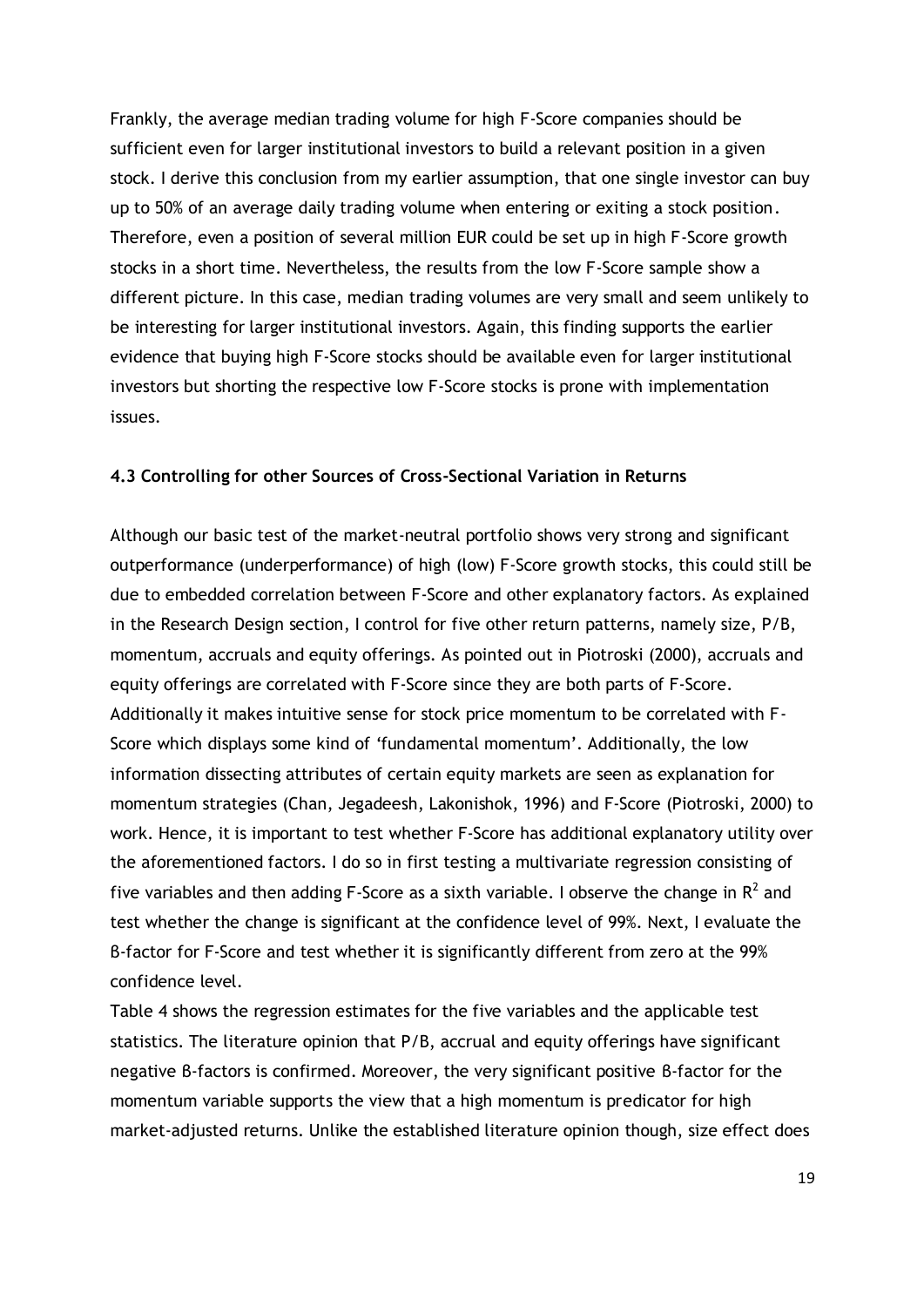not show significant explanatory utility at the 95% or higher confidence level. This is a noticeable data point for follow-up research on the size / F-Score correlation.

Next, I add the variable F-Score as a sixth factor and run the regression again. Results are shown in table 5.

We now see that size effect loses even more explanatory utility and that the β-factor for equity offerings is not any more significant at the 95% or higher confidence level. By adding F-Score as a sixth variable,  $R^2$  increases by 0,0123. Note that the initial  $R^2$  is fairly low and that adding F-Score increases  $R^2$  by a third- albeit from a low level. I apply a F-test to evaluate the significance of the incremental  $R^2$ -change by adding F-Score to the regression. At the 99% confidence level, the critical F-test result is 6,6421 (1 and 3496 as degrees of freedom). However, the empirical F-test value for the incremental increase in  $R^2$  is much larger at 45,40. Therefore, I can reject null hypotheses 4.

We can also see that the β-factor for F-Score is significantly positive, which is a reason to falsify null hypotheses 5.

In comparison to Piotroski (2000), I observe a very similar β-factor for F-Score (0,034) as did Piotroski (0,025 to 0,03). These results do also have very similar t-statistics.

From my regression findings I conclude that F-Score adds significantly to the explanatory utility of a five-factor multivariate regression that aims at explaining market adjusted returns. Moreover, the respective β-factor for F-Score is positive and significantly different from zero which leads me to believe that increasing F-Scores relate to increasing marketadjusted returns.

# **5 Conclusion**

I can sum up my findings as follows:

a) separating growth stocks by applying F-Score seems to be a promising strategy. In constructing a market-neutral portfolio, buying high F-Score and shorting low F-Score growth stocks seems to yield a positive return.

b) When applying a multivariate regression to explain market-adjusted returns and variance of returns within the growth segment of the market, adding F-Score as an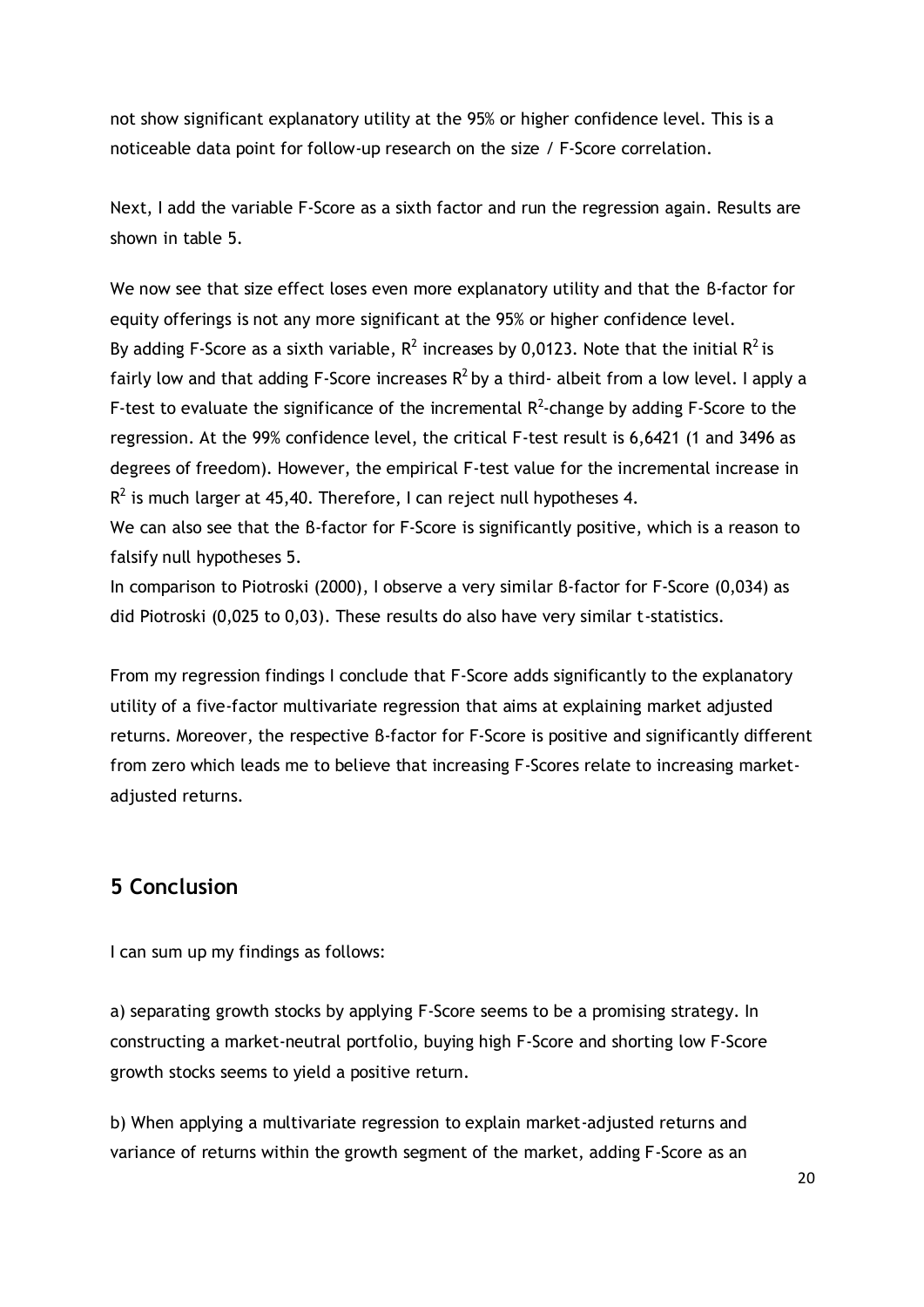additional explaining factor adds significantly to the explanatory power of a multivariate regression.

c) Albeit evidence shows that shorting low F-Score growth stocks is an attractive strategy, I expect several implementation problems coming along with such a strategy.

I conclude by illustrating several ways how to seize the discussed return differences and how to cope with practical implementation issues.

The most straightforward way to take advantage of the apparent trading opportunity within the growth stock universe is the rebuild the tested market-neutral strategy in a real-life setting. Given that shorting stock is very much restricted for many investors, a hedge fund is the appropriate vehicle to run such an equity long/short strategy (Kaiser, 2004). However, I suspect this strategy to perform lower than the empirical results might indicate for two reasons: a) trading costs and borrowing costs were not included in my backtest but would incur for a hedge fund and b) availability to short stocks is likely to be restricted. A possible alternative is a long-only strategy of buying high F-Score growth stocks in a vehicle such as a mutual fund. Given that the high F-Score growth stocks show very consistent market-adjusted performance in my testing, I suspect a long-only strategy to outperform its benchmark. Nevertheless, leaving out the short side of an asset management strategy is likely to be not optimal, as my testing suggests attractive sources for alpha in shorting low F-Score growth stocks. A 130/30 strategy seems to be the dominant strategy in the trade-off dilemma between seizing the returns of the short portfolio and the restrictions of shorting (Johnson et al., 2007). Such a strategy buys high F-Score growth stocks for 100% of the portfolio and borrows an additional 30% of equity to purchase even more of such stocks. To offset the increased market exposure, an equivalent of 30% of equity is sold short in low F-Score growth stocks. Thereby, the 130/30 strategy would enhance the returns of the 100% high F-Score portfolio by adding the hedge return of the 30/30 overlay. This strategy adds value, if the hedge return of the 30/30 part exceeds the borrowing costs. I suspect this to be the case in a real-life setting as the testing of my hedge strategy suggests a hedge return many times higher than the margin borrowing costs at the time. The practical advantage of a 130/30 strategy lies at the low required number of stocks sold short. If an asset manager aims at limiting individual position sizes to, for instance, 2% each, the manager would need only 15 stocks on the short side to run a 130/30 strategy. This seems to be much more practical than the required 50 short positions if the manager were to run a 100/100 market-neutral strategy.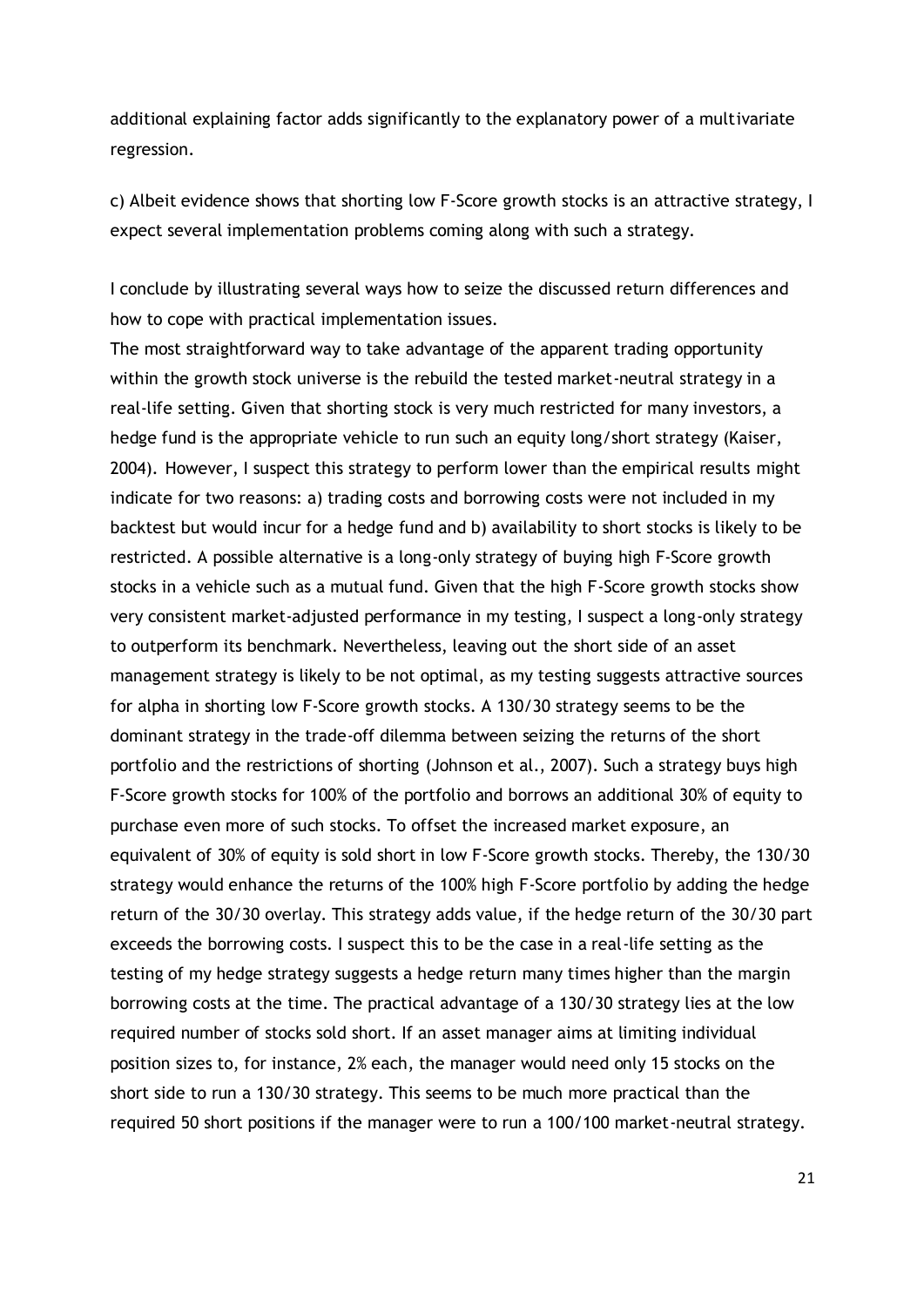Further research could provide evidence on the past results of such a strategy and test whether the likely outperformance can be explained by other explanatory factors.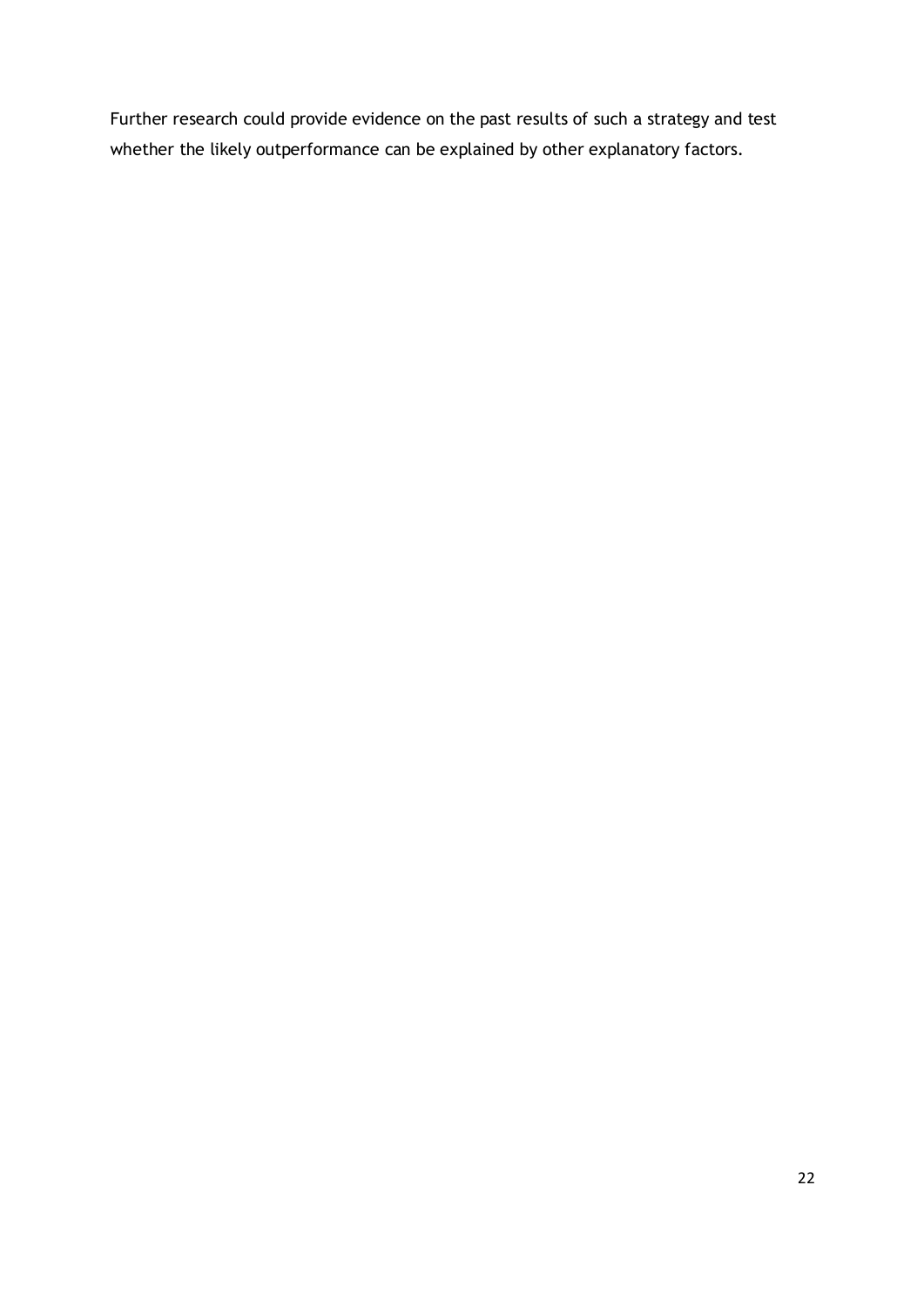# **6 References**

Altman, Edward I., 1968, Financial Ratios, Discriminant Analysis and Prediction of Corporate Bankruptcy, *Journal of Finance* 23, 589-609.

Artman, Sabine, Philipp Finter, and Alexander Kempf, 2010, Determinants of Expected Stock Returns: Large Sample Evidence from the German Market, mimeo.

Basu, Sanjoy, 1977, Investment Performance of Common Stocks in Relation to their Price Earnings Ratios: A Test of the Efficient Market Hypothesis, *Journal of Finance* 32, 662-682.

Basu, Sanjoy, 1983, The Relationship Between Earnings' Yield, Market Value and Return for NYSE Common Stocks: Further Evidence, *Journal of Financial Economics* 12, 129-156.

Beneish, Messod D., 1999, The Detection of Earnings Manipulation, mimeo.

Beneish, Messod D., D. Craig Nichols, 2009, Identifying Overvalued Equity, mimeo.

Brouwer, Iwan, Jeroen van der Put, and Chris Veld, 1996, Contrarian Investment Strategies in a European Context, mimeo.

BVI, 2008, Investment Fonds bieten Inflationsschutz, information circular.

Campbell, John Y., Robert J. Shiller, 2011, Valuation Ratios and the Long-Run Stock Market Outlook: An Update, *Cowles Foundation*, Discussion Paper 1295.

Carhart, Mark M., 1997, On Persistence in Mutual Fund Performance, *Journal of Finance* 52, 57-82.

Chan, Louis K.C., Yashui Hamao, Josef Lakonishok, 1991, Fundamentals and Stock Returns in Japan, *Journal of Finance* 46, 1739-1764.

Chan, Louis K.C., Narasimhan Jegadeesh, and Josef Lakonishok, 1996, *Journal of Finance* 51, 1681-1713.

Chan, Louis K.C., Josef Lakonishok, 2002, Value and Growth Investing: A Review and Update, mimeo.

DeBondt, Werner F.M., Richard H. Thaler, 1987, Further Evidence on Investor Overreaction and Stock Market Seasonality, *Journal of Finance* 42, 557-581.

Dubinsky, Andrew, 2006, Value Investing Retrospective, mimeo.

Fama, Eugene F., Kenneth R. French, 1992, The Cross-Section of Expected Stock Returns, *Journal of Finance* 47, 427-465.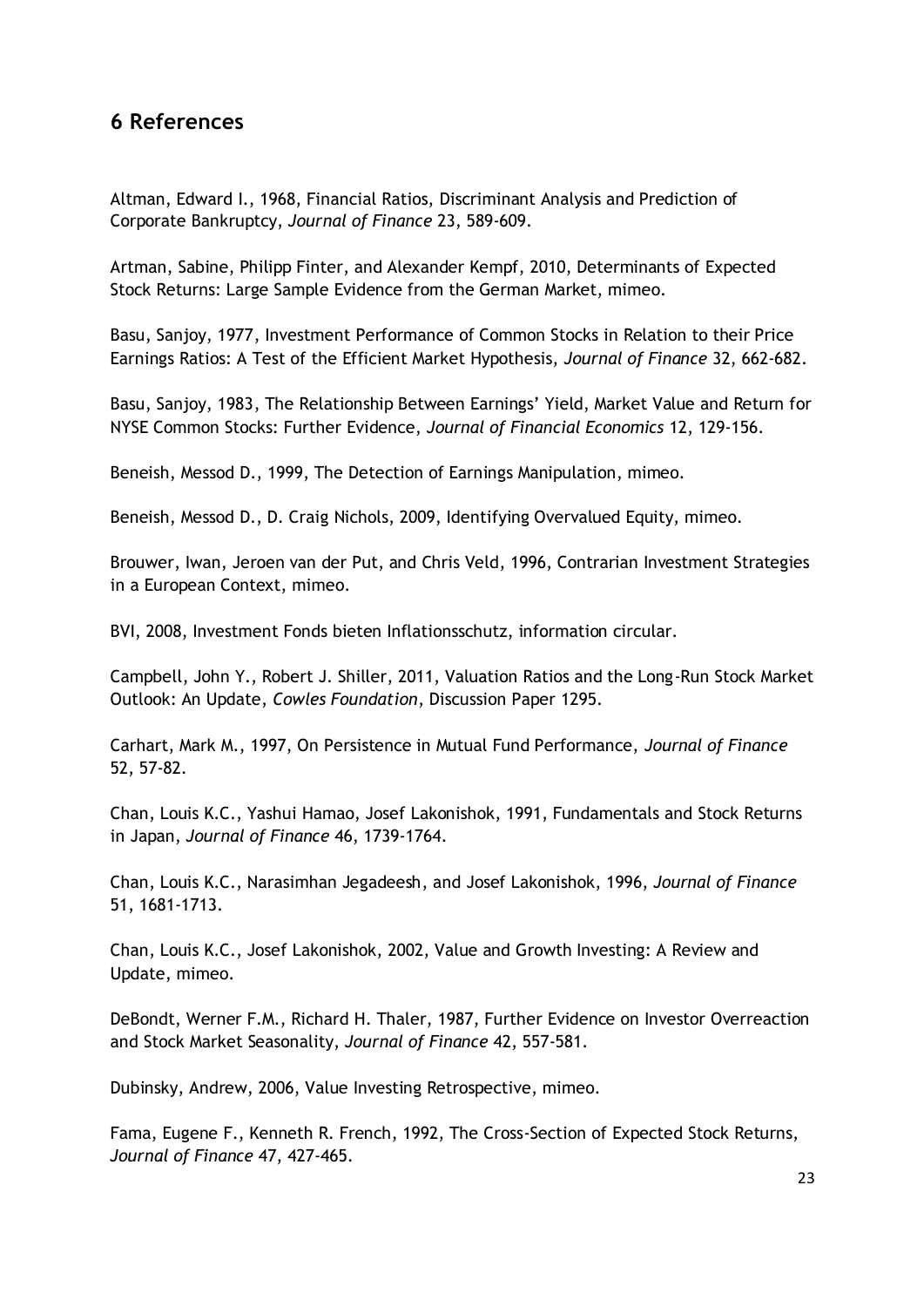Fama, Eugene F., Kenneth R. French, 1993, Common Risk Factors in the Returns of Stocks and Bonds, *Journal of Financial Economics* 33, 3-56.

Fama, Eugene F., Kenneth R. French, 1996, Multifactor Explanations of Asset Pricing Anomalies, *Journal of Finance* 51, 55-84.

Fama, Eugene F., Kenneth R. French, 1998, Value vs. Growth: The International Evidence, Journal of Finance 53, 1975-1999.

Fama, Eugene F., Kenneth R. French, The CAPM: Theory and Evidence, mimeo.

Grantham, Jeremy, 2010, On the Potential Disadvantages of Graham and Dodd-Type Investing, *GMO Letters to the Investment Committee* 16.

Hancock, Tom, 2010, Momentum- A Contrarian Case for Following the Herd, *GMO White Paper*.

Jensen, Michael C., 2004, Agency Cost of Overvalued Equity, mimeo.

Johnson, Gordon, Shannon Ericson, and Vikram Srimurthy, 2007, An Empirical Analysis of 130/30 Strategies: Domestic and International 130/30 Strategies Add Value Over Long-Only Strategies, *Journal of Alternative Investments* 10, 31-42.

Kaiser, Dieter G., 2004, Hedgefonds. Entmystifizierung einer Anlageklasse. Strukturen – Chancen – Risiken, *Gabler Verlag*, Wiesbaden

La Porta, Rafael, 1996, Expectations and Cross-Section of Stock Returns, *Journal of Finance* 51, 1715-1742.

Lakonishok, Josef, Andrei Shleifer, and Robert W. Vishny, 1994, Contrarian Investment, Extrapolation, and Risk, *Journal of Finance* 49, 1541-1578.

Rosenberg, Barr, Kenneth Reid, and Ronald Lanstein, 1985, Persuasive Evidence of Market Inefficiency, *Journal of Portfolio Management* 11, 9-17.

Lee, Charles M.C., Bhaskaran Swaminathan, 1999, Prime Momentum and Trading Volume, mimeo.

Loughran, Tim, Jay R. Ritter, 1995, The New Issues Puzzle, *Journal of Finance* 50, 23-51.

Mohanram, Partha S., 2005, Separating Winners from Losers among Low Book-to-Market Stocks using Financial Statement Analysis, *Review of Accounting Studies* 10, 133-170.

Piotroski, Joseph D., Value Investing: The Use of Historical Financial Statement Information to Separate Winners from Losers, *Journal of Accounting Research* 38, 1-41.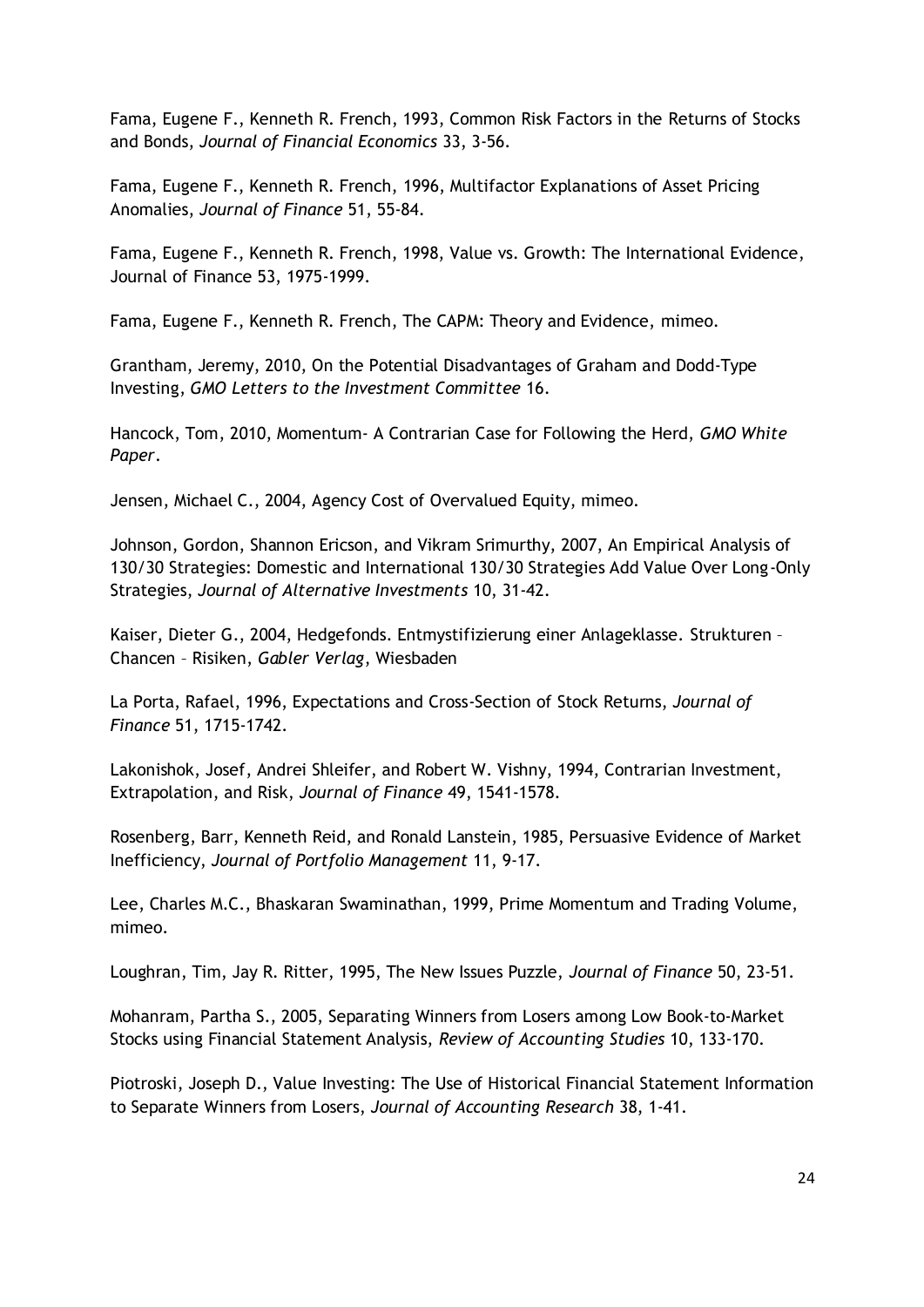Piotroski, Joseph D., 2004, Further Evidence on the Relation between Historical Changes in Financial Condition, Future Stock Returns and the Value/Glamour Effect, working paper.

Piotroski, Joseph D., 2005, Discussion of "Separating Winners from Losers among Low Bookto-Market Stocks using Financial Statement Analysis, *Review of Accounting Studies* 10, 171- 184.

Schwert, G. William, 1983, Size and Stock Returns, and other Empirical Regularities, *Journal of Financial Economics* 12, 3-12.

Sloan, Richard G., 1996, Do Stock Prices Fully Reflect Information in Accruals and Cash Flows About Future Earnings?, The *Accounting Review* 71, 289-315.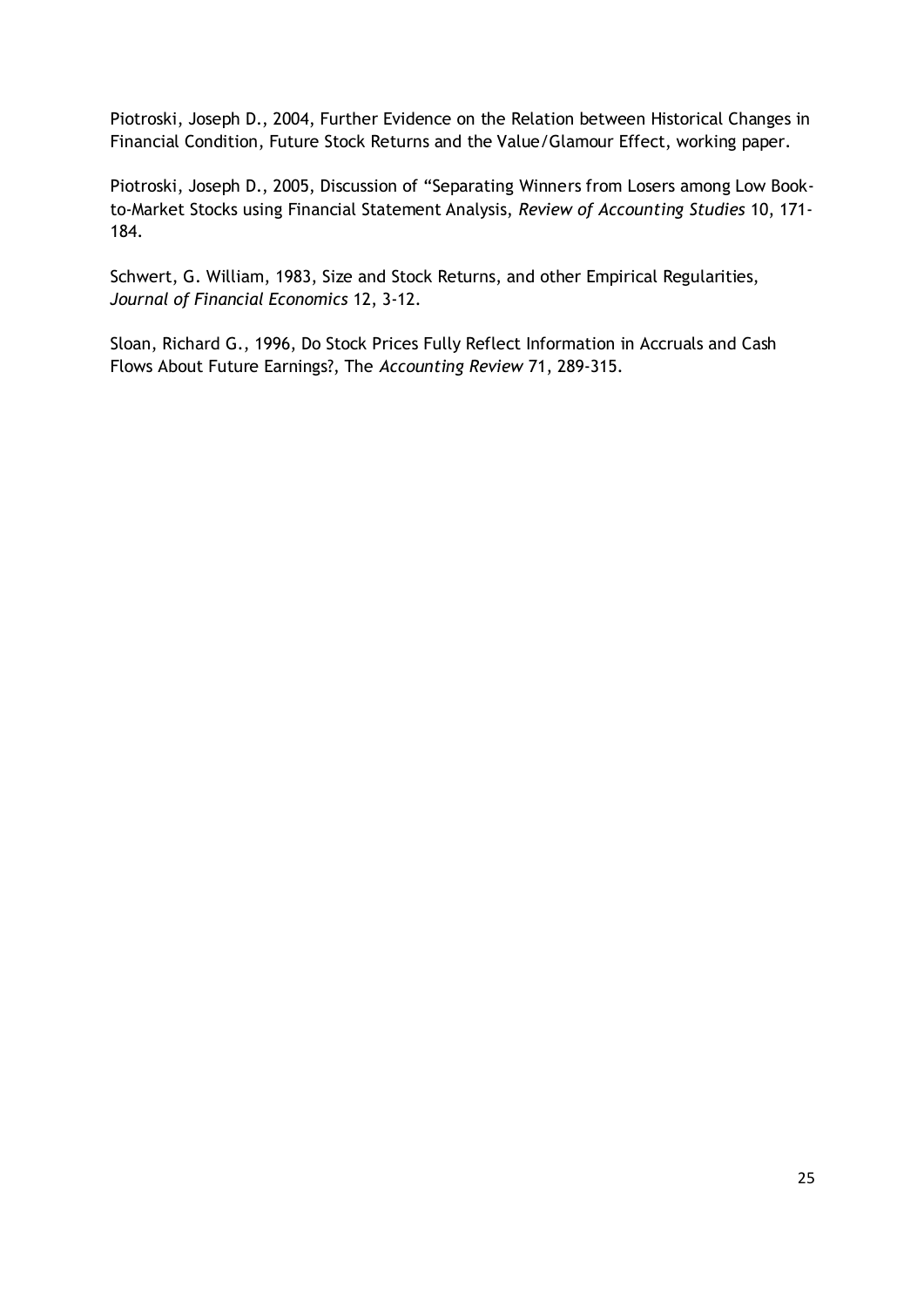## Table 1

*Portrayed are market-adjusted results of the high F-Score and low F-Score sample. Additionally, the hedge return of combining both strategies can be seen in column four.*  **Bold***,* underlined *and* double-underlined *results indicate significant results at the 5%, 1% and 0,1% level, respectively.* 

|           |              |             |            | number of    |
|-----------|--------------|-------------|------------|--------------|
|           | high F-Score | low F-Score | high-low   | observations |
|           | Mkt Adj      | Mkt Adj     |            |              |
|           | Returns      | Returns     | difference | high / low   |
| 1999      | 0,4348       | $-0,1904$   | 0,6252     | 31 / 19      |
| 2000      | 0,1177       | $-0,1826$   | 0,3003     | 33 / 26      |
| 2001      | 0,1449       | $-0,2376$   | 0,3825     | 43 / 45      |
| 2002      | 0,1271       | $-0,1896$   | 0,3166     | 32/49        |
| 2003      | 0,0319       | $-0,1482$   | 0,1800     | 48 / 32      |
| 2004      | 0,0765       | $-0,0324$   | 0,1089     | 90/34        |
|           |              |             |            |              |
| 2005      | 0,0102       | 0,0340      | $-0,0238$  | 111 / 35     |
| 2006      | 0,0449       | $-0,2673$   | 0,3122     | 96 / 56      |
| 2007      | 0,0535       | $-0,1200$   | 0,1735     | 100 / 73     |
| 2008      | 0,0717       | $-0,1019$   | 0,1736     | 83 / 68      |
| 2009      | 0,1045       | $-0,1242$   | 0,2287     | 35/81        |
| 2010      | 0,0717       | $-0,0986$   | 0,1703     | 55/66        |
|           |              |             |            |              |
| Mean      | 0,1074       | $-0,1382$   | 0,2457     |              |
| sample sd | 0,1106       | 0,0843      | 0,1616     |              |
| Median    | 0,0741       | $-0,1362$   | 0,2044     |              |
| t-stat    | 3,3656       | $-5,6772$   | 5,2669     |              |
|           |              |             |            |              |
|           |              |             |            |              |
|           |              |             |            |              |
|           |              |             |            |              |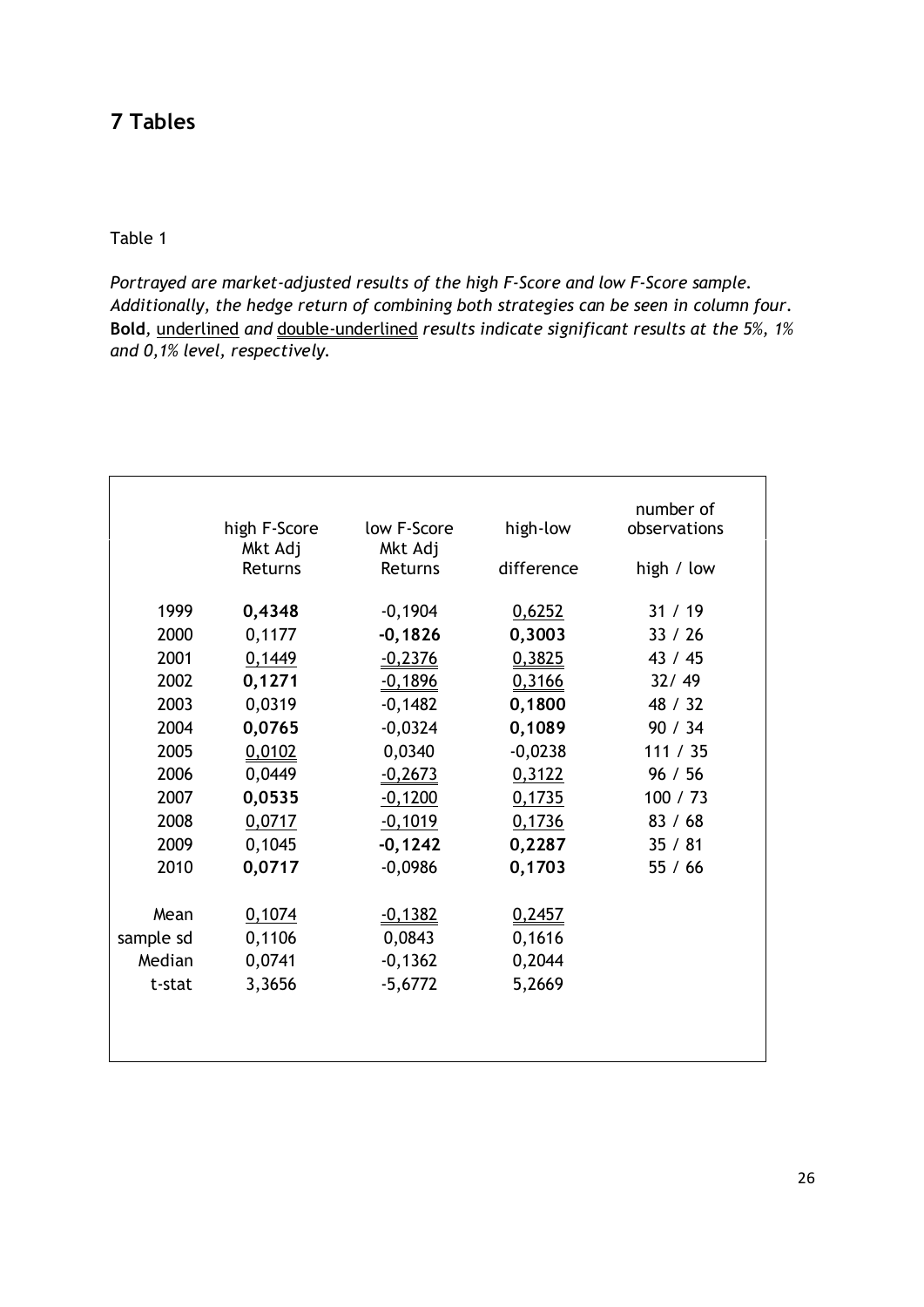*Portrayed are median market capitalizations for the entire sample and both sub-samples. All numbers are as of June 30 in each year. All numbers in Euro.* 

|      | Growth sample | High F-Score  | Low F-Score |
|------|---------------|---------------|-------------|
| 1999 | 79.985.000    | 96.880.000    | 177.035.000 |
| 2000 | 1.500.080.000 | 2.546.250.000 | 551.875.650 |
| 2001 | 877.075.000   | 1.711.215.000 | 244.300.000 |
| 2002 | 390.440.000   | 521.080.000   | 161.975.600 |
| 2003 | 308.210.000   | 1.147.829.000 | 63.412.400  |
| 2004 | 238.220.750   | 584.765.000   | 48.698.000  |
| 2005 | 182.505.000   | 428.060.000   | 28.444.000  |
| 2006 | 227.848.400   | 433.530.000   | 50.219.700  |
| 2007 | 405.006.100   | 729.411.300   | 133.787.200 |
| 2008 | 348.542.300   | 1.473.410.000 | 77.750.000  |
| 2009 | 245.056.950   | 784.639.600   | 101.850.800 |
| 2010 | 227.555.500   | 557.351.500   | 68.867.100  |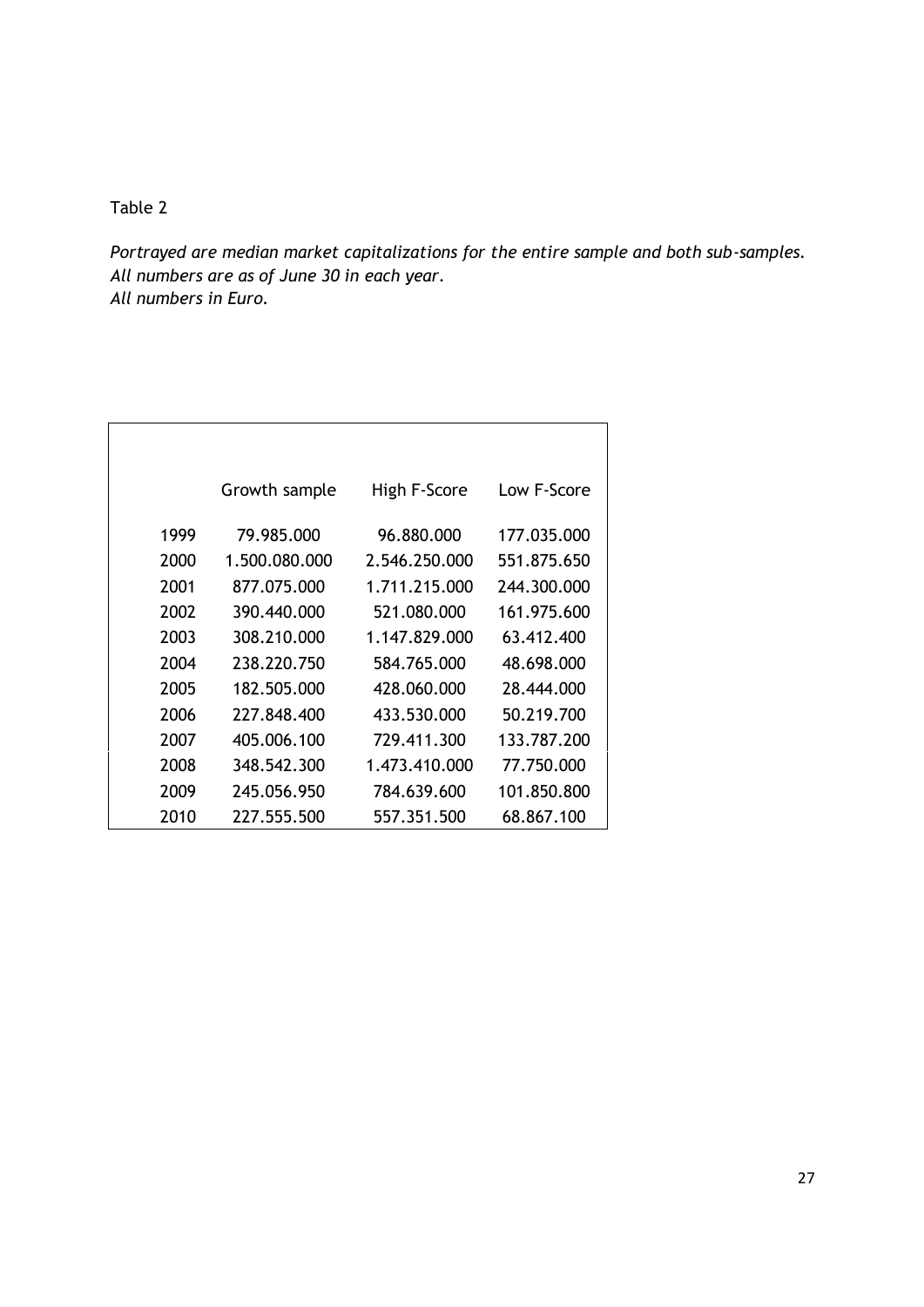*Portrayed are median trading volumes of the 30 days prior to June 30 of each year. All numbers in Euro.*

|      | Growth sample | High F-Score | Low F-Score |
|------|---------------|--------------|-------------|
| 1999 | 36.296        | 37.671       | 88.509      |
| 2000 | 832.990       | 2.454.427    | 241.470     |
| 2001 | 373.739       | 251.155      | 203.140     |
| 2002 | 120.820       | 67.945       | 102.980     |
| 2003 | 132.185       | 277.700      | 86.638      |
| 2004 | 109.885       | 253.354      | 55.210      |
| 2005 | 133.643       | 436.430      | 59.685      |
| 2006 | 254.596       | 675.348      | 41.029      |
| 2007 | 457.002       | 756.727      | 62.902      |
| 2008 | 245.984       | 3.043.674    | 56.930      |
| 2009 | 124.716       | 318.500      | 84.898      |
| 2010 | 100.493       | 646.266      | 31.989      |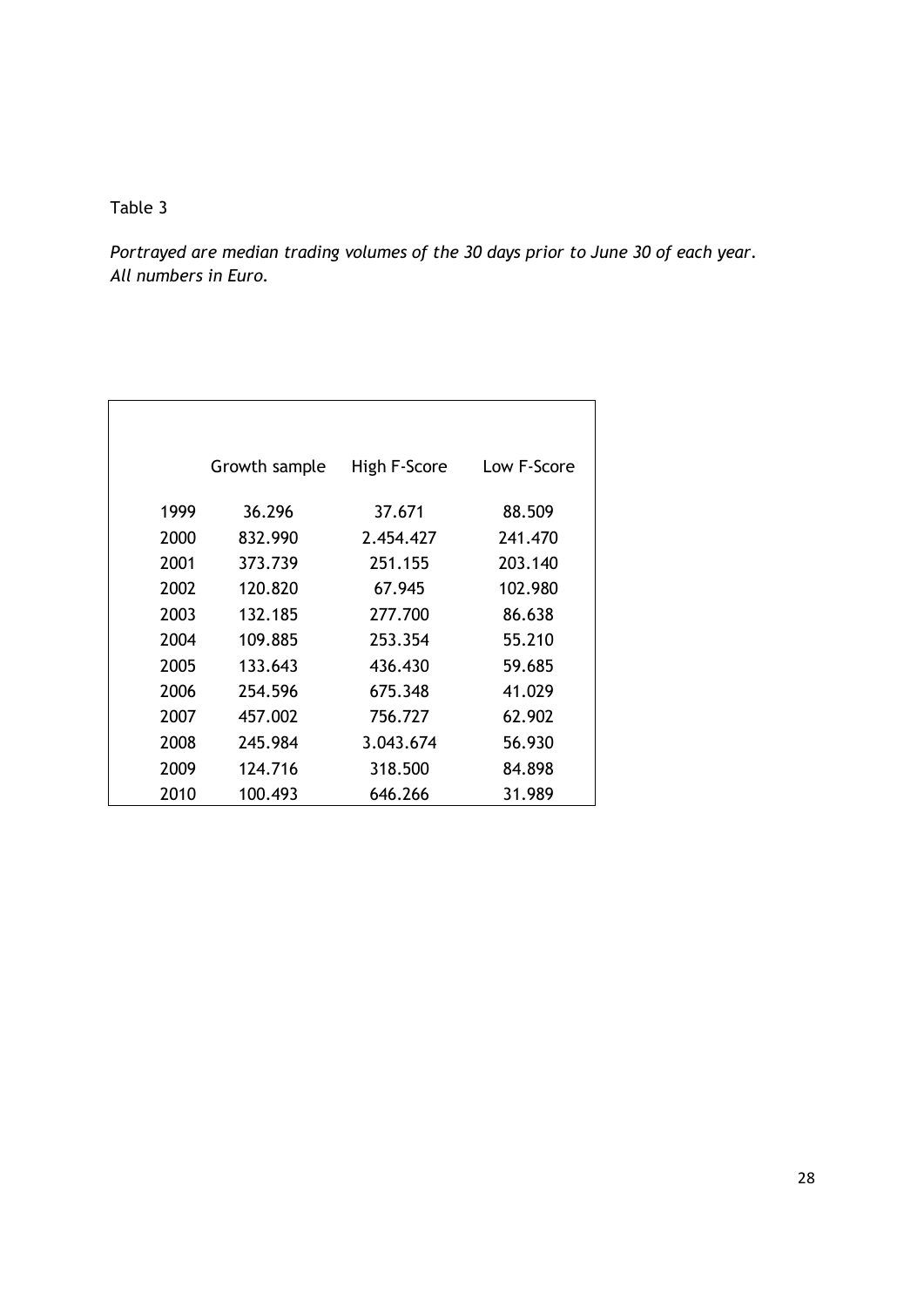*Portrayed are the results from a multivariate regression of five factors that are modeled to explain the market-adjusted returns over my entire growth sample. The time period considered are the twelve 12 months periods from June 30 1999 to June 30 2011. EQOFFER is a dummy variable that takes the value 1 if new equity was issued in the twelve months prior to June 30 of each year, and 0 otherwise.* 

|                     | Coefficients | Standard error | t-stat    | p-value |
|---------------------|--------------|----------------|-----------|---------|
| Intercept           | 0,0522       | 0,0569         | 0,9171    | 0,3592  |
| log MV              | 0,0147       | 0,0089         | 1,6473    | 0,0996  |
| log P/B             | $-0,2787$    | 0,0303         | $-9,1967$ | 0,0000  |
| <b>MOM</b>          | 0,0547       | 0,0086         | 6,3505    | 0,0000  |
| <b>ACC</b>          | $-0,1288$    | 0,0329         | $-3,9100$ | 0,0001  |
| <b>EQOFFER</b>      | $-0,0402$    | 0,0166         | $-2,4202$ | 0,0156  |
| $R^2=$              | 0,0395       |                |           |         |
| adj. $R^2$ =        | 0,0381       |                |           |         |
| degrees of freedom: | 3500         |                |           |         |